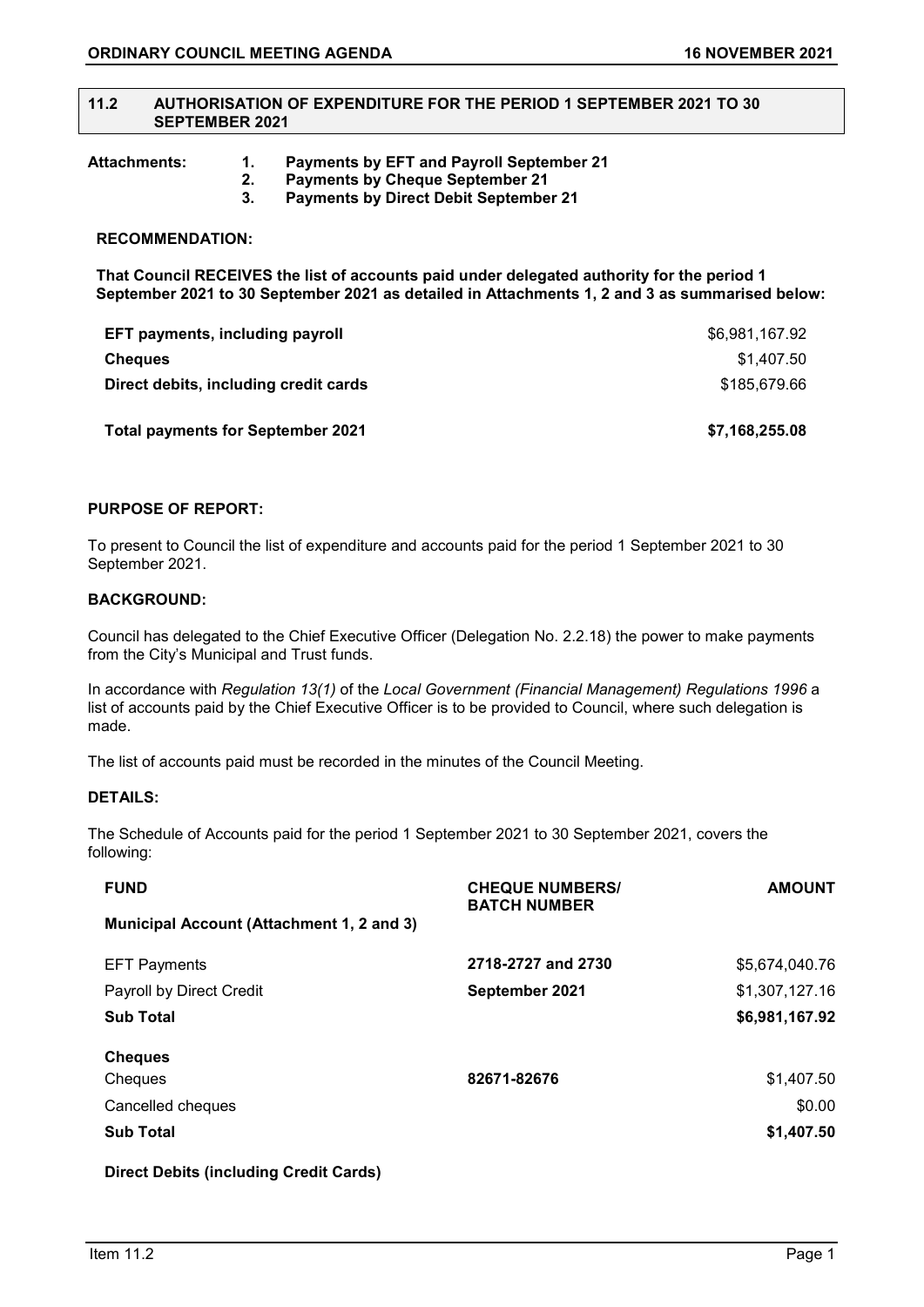| \$395.84     |
|--------------|
| \$100,782.60 |
| \$67,909.33  |
| \$16,591.89  |
| \$185,679.66 |
|              |

**Total Payments \$7,168,255.08**

### **CONSULTATION/ADVERTISING:**

Not applicable.

#### **LEGAL/POLICY:**

Regulation 12(1) and (2) of the *Local Government (Financial Management) Regulations 1996:*

- *"12. Payments from municipal fund or trust fund, restrictions on making*
- *(1) A payment may only be made from the municipal fund or the trust fund —*
	- *if the local government has delegated to the CEO the exercise of its power to make payments from those funds — by the CEO; or*
	- *otherwise, if the payment is authorised in advance by a resolution of Council.*
- *(2) Council must not authorise a payment from those funds until a list prepared under regulation 13(2) containing details of the accounts to be paid has been presented to Council."*

Regulation 13(1) and (3) of the *Local Government (Financial Management) Regulations 1996:*

- *"13. Lists of Accounts*
- *(1) If the local government has delegated to the CEO the exercise of its power to make payments from the municipal fund or the trust fund, a list of accounts paid by the CEO is to be prepared each month showing for each account paid since the last such list was prepared –*
	- *the payee's name;*
	- *the amount of the payment;*
	- *the date of the payment; and*
	- *sufficient information to identify the transaction.*
- *(2) A list prepared under sub regulation (1) is to be —*
	- *presented to Council at the next ordinary meeting of Council after the list is prepared; and*
	- *recorded in the minutes of that meeting."*

# **RISK MANAGEMENT IMPLICATIONS:**

Low: Management systems are in place that establish satisfactory controls, supported by the internal and external audit functions. Financial reporting to Council increases transparency and accountability.

# **STRATEGIC IMPLICATIONS:**

This is in keeping with the City's *Strategic Community Plan 2018-2028*: Innovative and Accountable

*Our resources and assets are planned and managed in an efficient and sustainable manner.*

*Our community is aware of what we are doing and how we are meeting our goals.*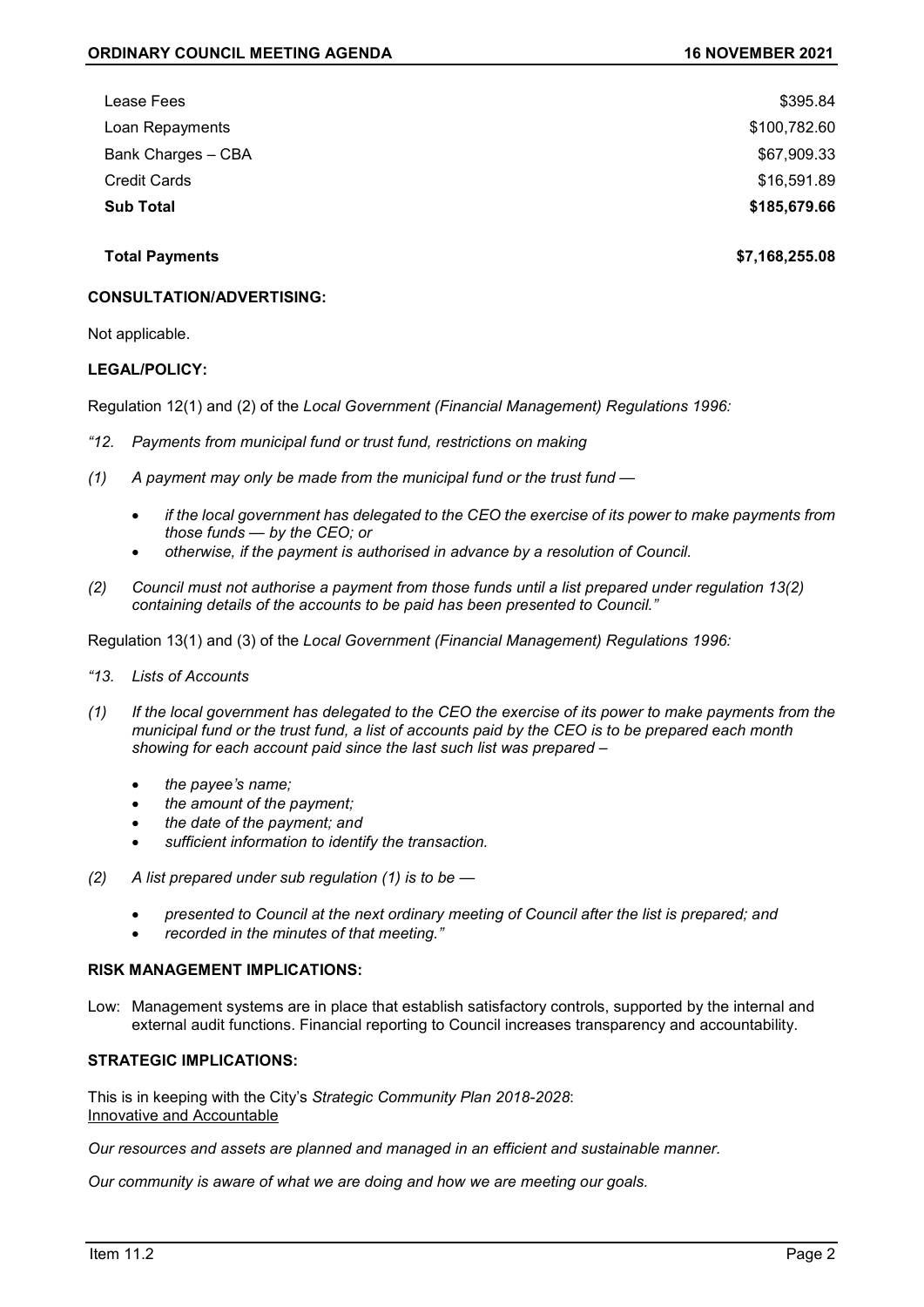*Our community is satisfied with the service we provide.*

*We are open and accountable to an engaged community.*

#### **SUSTAINABILITY IMPLICATIONS:**

Expenditure covered in this report includes various projects, programs, services and initiatives that contribute to protecting/enhancing the City's built and natural environment and to improving resource efficiency.

## **PUBLIC HEALTH IMPLICATIONS:**

Expenditure covered in this report includes various projects, programs and services that contribute to the priority health outcomes within the City's *Public Health Plan 2020-2025*.

# **FINANCIAL/BUDGET IMPLICATIONS:**

All municipal fund expenditure included in the list of payments is in accordance with Council's annual budget.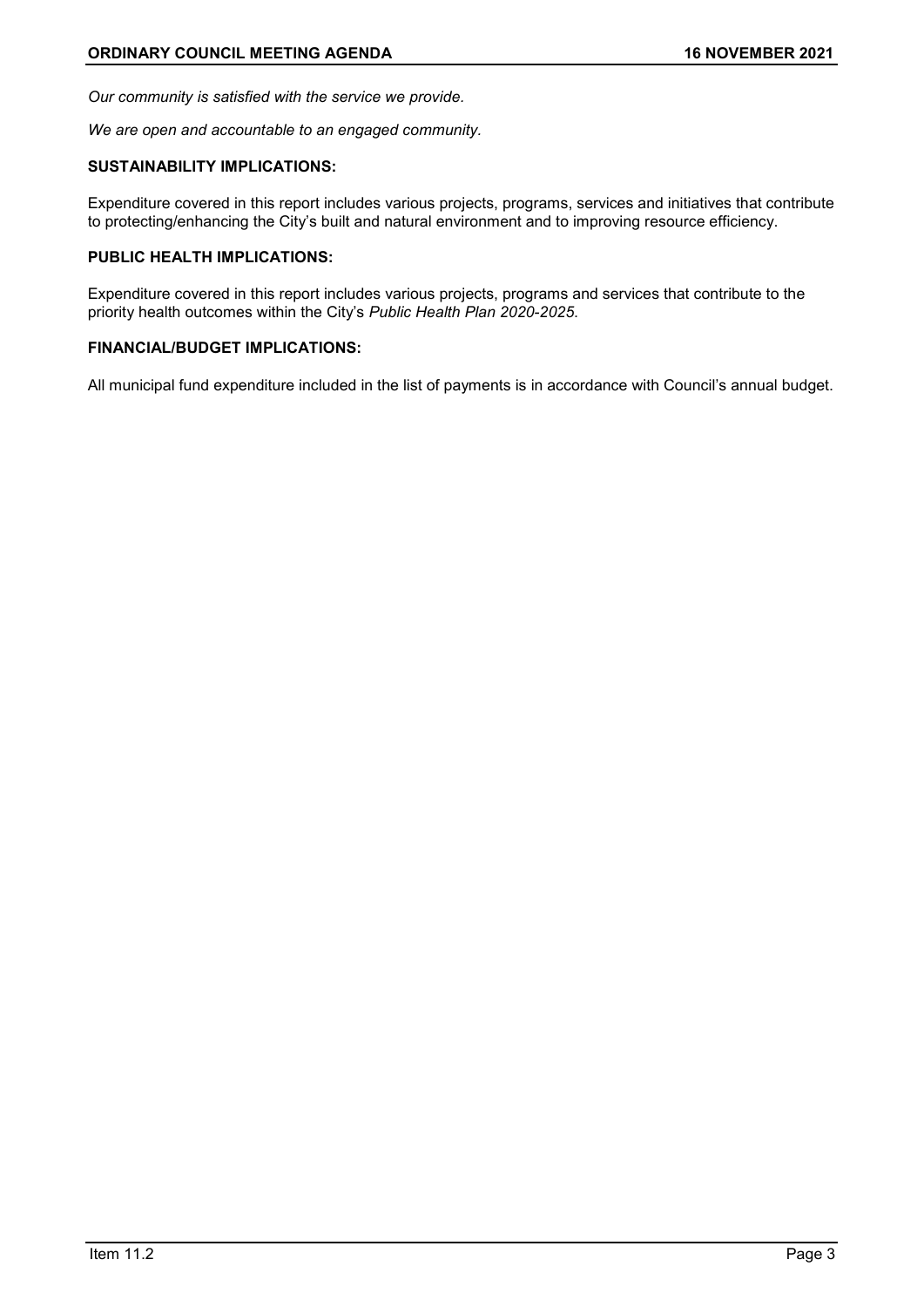|             |                                       | <b>Creditors Report - Payments by EFT and Payroll</b>                      |        |            |  |  |  |
|-------------|---------------------------------------|----------------------------------------------------------------------------|--------|------------|--|--|--|
|             |                                       | 01/09/21 to 30/09/21                                                       |        |            |  |  |  |
|             |                                       |                                                                            |        |            |  |  |  |
| <i>Date</i> | Payee                                 | <b>Description</b>                                                         | Amount |            |  |  |  |
| 17/09/2021  | 360 Environmental Pty Ltd             | Quarterly water monitoring and reporting - Hyde Park lakes                 | \$     | 5,225.00   |  |  |  |
| 02/09/2021  | A Campo                               | Refund of food premises licence                                            | \$     | 150.00     |  |  |  |
| 17/09/2021  | A Fink                                | <b>Fitness instructor fees</b>                                             | \$     | 331.59     |  |  |  |
| 02/09/2021  | A Gandhi                              | Part refund of Beatty Park Leisure Centre fees                             | \$     | 26.80      |  |  |  |
| 02/09/2021  | A Lazarus                             | Fitness instructor fees                                                    | \$     | 56.84      |  |  |  |
| 30/09/2021  | <b>A Mason</b>                        | Part refund of Beatty Park Leisure Centre fees                             | \$     | 608.75     |  |  |  |
| 06/09/2021  | A Plus Training Solutions Pty Ltd     | Staff training - Operating small plant and equipment                       | \$     | 2,320.00   |  |  |  |
| 02/09/2021  | A Team Printing                       | Printing services - BPLC                                                   | \$     | 717.20     |  |  |  |
| 17/09/2021  | A Team Printing                       | Printing services - BPLC                                                   | \$     | 1,834.80   |  |  |  |
| 17/09/2021  | A West-Fulwood                        | Part refund of Beatty Park Leisure Centre fees                             | \$     | 72.18      |  |  |  |
| 24/09/2021  | Aboriginal Education Solutions        | Cultural awareness and understanding initiatives meeting                   | \$     | 100.00     |  |  |  |
| 17/09/2021  | Access Icon Pty Ltd                   | Supply of conversion slabs                                                 | \$     | 4,327.14   |  |  |  |
| 17/09/2021  | Acurix Networks Pty Ltd               | Public Wi Fi service - various locations                                   | \$     | 1,419.00   |  |  |  |
| 30/09/2021  | Adelphi Apparel                       | Uniform supplies - Rangers                                                 | \$     | 187.00     |  |  |  |
| 24/09/2021  | Advanced Spatial Technologies Pty Ltd | AutoCAD and map subscription - additional user                             | \$     | 2,406.25   |  |  |  |
| 30/09/2021  | Advanced Spatial Technologies Pty Ltd | AutoCAD subscription - additional user                                     | \$     | 1,349.70   |  |  |  |
| 30/09/2021  | Advancetag Pty Ltd                    | Security system for retail shop - BPLC                                     | \$     | 4,015.00   |  |  |  |
| 02/09/2021  | AJ Teo                                | Library events - Dungeons and dragons                                      | \$     | 800.00     |  |  |  |
| 17/09/2021  | Alinta Energy                         | Gas charges - various locations                                            | \$     | 110.70     |  |  |  |
| 30/09/2021  | Alinta Energy                         | Gas charges - various locations                                            | \$     | 84.20      |  |  |  |
| 30/09/2021  | Alison Bannister Career Coaching      | Library workshop - Becoming a mumpreneur                                   | \$     | 544.50     |  |  |  |
| 02/09/2021  | All Class Tiling Services             | Pool retiling project - BPLC                                               | \$     | 103,063.95 |  |  |  |
| 17/09/2021  | All Class Tiling Services             | Pool retiling project - BPLC                                               | \$     | 7,260.00   |  |  |  |
| 30/09/2021  | Allflow Industrial                    | Service oil/water separator                                                | \$     | 335.45     |  |  |  |
| 30/09/2021  | Allstate Kerbing and Concrete         | Kerbing services - various locations                                       | \$     | 20,273.00  |  |  |  |
| 17/09/2021  | Alsco Pty Ltd                         | Mat supplies - BPLC                                                        | \$     | 611.82     |  |  |  |
| 17/09/2021  | Ampol Australia Petroleum Pty Ltd     | Fuel and oils                                                              | \$     | 23,734.79  |  |  |  |
| 17/09/2021  | AMS Technology Group Pty Ltd          | Supply air filters to air handling unit and relief system - BPLC           | \$     | 757.63     |  |  |  |
| 17/09/2021  | Anna Cappelletta                      | Fitness instructor fees                                                    | \$     | 1,983.33   |  |  |  |
| 02/09/2021  | <b>APARC</b>                          | Credit card transactions                                                   | \$     | 10,006.59  |  |  |  |
| 17/09/2021  | <b>APARC</b>                          | Central management system, software licensing, Ticketor enforcement, meter |        |            |  |  |  |
|             |                                       | maintenance, sensor maintenance and credit card transactions               | \$     | 56,055.65  |  |  |  |
| 30/09/2021  | APARC                                 | Software upgrade for parking machines                                      | \$     | 21,483.00  |  |  |  |
| 02/09/2021  | Apollo Plumbing and Gas Pty Ltd       | Plumbing services - various locations                                      | \$     | 3,157.78   |  |  |  |
| 17/09/2021  | Apollo Plumbing and Gas Pty Ltd       | Plumbing services - various locations                                      | \$     | 6,051.85   |  |  |  |

Page 1 of 16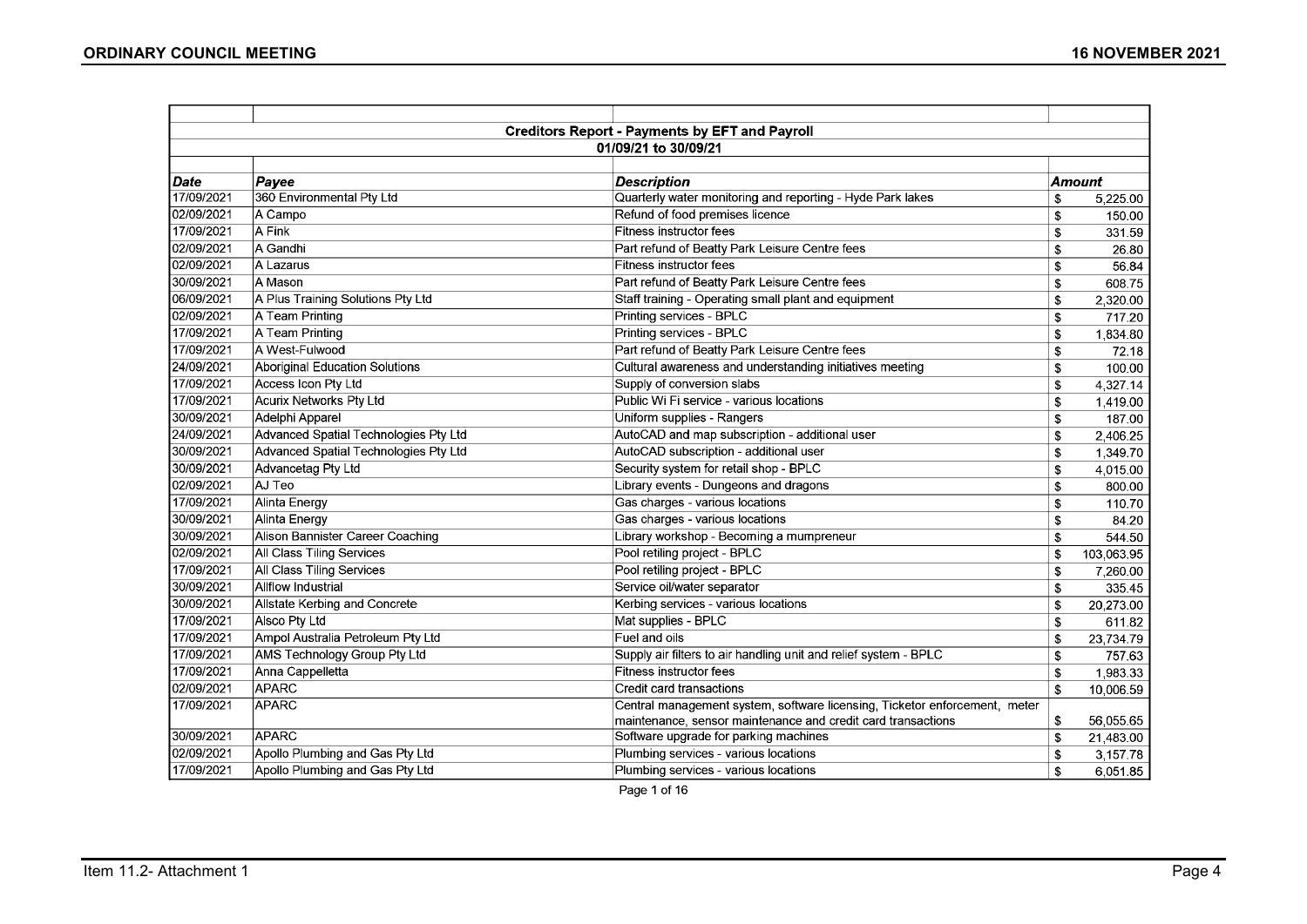| Date       | Payee                                                      | <b>Description</b>                                                | Amount        |            |
|------------|------------------------------------------------------------|-------------------------------------------------------------------|---------------|------------|
| 24/09/2021 | Apollo Plumbing and Gas Pty Ltd                            | Plumbing services - BPLC                                          | \$            | 823.00     |
| 02/09/2021 | Aqua Lung Australia Pty Ltd                                | Merchandise - BPLC                                                | \$            | 467.50     |
| 06/09/2021 | Aqueo Import & Distribution Pty Ltd                        | Merchandise - BPLC                                                | \$            | 2,811.60   |
| 17/09/2021 | Aqueo Import & Distribution Pty Ltd                        | Merchandise - BPLC                                                | \$            | 3,467.64   |
| 17/09/2021 | <b>ARM Security</b>                                        | Alarm monitoring - various locations                              | \$            | 5,749.74   |
| 30/09/2021 | <b>ARM Security</b>                                        | Alarm monitoring - various locations                              | \$            | 544.54     |
| 30/09/2021 | <b>Artery Media Solutions</b>                              | Design and install mural at Pride WA (part payment)               | \$            | 3,300.00   |
| 02/09/2021 | Arts Hub Australia Pty Ltd                                 | Advertising - expressions of interest for public art commissions  | \$            | 121.00     |
| 17/09/2021 | <b>Asphaltech Pty Ltd</b>                                  | <b>Asphalt supplies</b>                                           | \$            | 3,343.96   |
| 30/09/2021 | <b>Asphaltech Pty Ltd</b>                                  | <b>Asphalt supplies</b>                                           | \$            | 70,387.66  |
| 02/09/2021 | ATI-Mirage                                                 | Staff training - Microsoft Project introduction (Waste)           | \$            | 405.00     |
| 17/09/2021 | Australia Post                                             | Postage charges                                                   | \$            | 5,515.06   |
| 17/09/2021 | Australia Post (Agency Commission)                         | <b>Commission charges</b>                                         | \$            | 4,253.50   |
| 02/09/2021 | Australian HVAC Services Pty Ltd                           | Air conditioning maintenance and repairs - various locations      | \$            | 550.00     |
| 17/09/2021 | Australian HVAC Services Pty Ltd                           | Air conditioning maintenance and replacements - various locations | \$            | 25,165.01  |
| 24/09/2021 | Australian HVAC Services Pty Ltd                           | Air conditioning maintenance and repairs - BPLC                   | \$            | 4,843.52   |
| 30/09/2021 | Australian HVAC Services Pty Ltd                           | Air conditioning maintenance and repairs - various locations      | \$            | 803.00     |
| 30/09/2021 | Australian Institute of Building Surveyors                 | Webinar - building facades and compliance                         | \$            | 50.00      |
| 30/09/2021 | Australian Refrigeration Systems Pty Ltd                   | Fridge repairs - Admin function room                              | \$            | 198.00     |
| 03/09/2021 | Australian Services Union                                  | Payroll deduction                                                 | \$            | 284.90     |
| 03/09/2021 | <b>Australian Taxation Office</b>                          | Payroll deduction                                                 | <sup>\$</sup> | 184,706.00 |
| 17/09/2021 | Australian Waterslides & Leisure Pty Ltd                   | Twin waterslide installation and freight - BPLC (part payment)    | \$            | 136,596.90 |
| 02/09/2021 | <b>Award Contracting</b>                                   | Locating services - various locations                             | \$            | 1,149.50   |
| 02/09/2021 | <b>B</b> Roper                                             | Refund of infrastructure bond                                     | \$            | 2,000.00   |
| 17/09/2021 | <b>B</b> Thyer                                             | Rates refund - due to overpayment                                 | \$            | 2,079.75   |
| 17/09/2021 | <b>Baileys Fertilisers</b>                                 | Fertiliser supplies                                               | \$            | 2,442.00   |
| 30/09/2021 | Balcatta Mowers & Chainsaws Pty Ltd                        | Garden equipment repairs - Depot                                  | \$            | 96.50      |
| 02/09/2021 | <b>Balshaws Florist</b>                                    | Sympathy arrangement for staff member                             | \$            | 131.00     |
| 17/09/2021 | Barry Divola                                               | Author talk and performance - Driving Stevie Fracasso             | \$            | 300.00     |
| 17/09/2021 | <b>BCITF Building &amp; Construction Industry Training</b> | Levy collection                                                   | \$            | 9,519.30   |
| 02/09/2021 | <b>BDD Australia Pty Ltd</b>                               | Milk supplies - BPLC                                              | \$            | 15.30      |
| 17/09/2021 | <b>BDD Australia Pty Ltd</b>                               | Milk supplies - BPLC                                              | \$            | 21.81      |
| 30/09/2021 | <b>BDD Australia Pty Ltd</b>                               | Milk supplies - BPLC                                              | \$            | 57.59      |
| 17/09/2021 | Beacon Equipment Canning Vale                              | Purchase of cordless blowers                                      | \$            | 5,706.00   |
| 02/09/2021 | <b>Benara Nurseries</b>                                    | Supply of plants                                                  | \$            | 2,295.72   |
| 17/09/2021 | <b>Benara Nurseries</b>                                    | Supply of plants                                                  | \$            | 1,677.72   |
| 17/09/2021 | <b>Benerin Electrical Services</b>                         | Supply and install new mesh - various bus shelters                | \$            | 4,004.00   |
| 30/09/2021 | BirdLife Australia                                         | Aussie backyard bird count                                        | \$            | 220.00     |
| 02/09/2021 | Blackwoods                                                 | Hardware supplies - Depot                                         | \$            | 354.55     |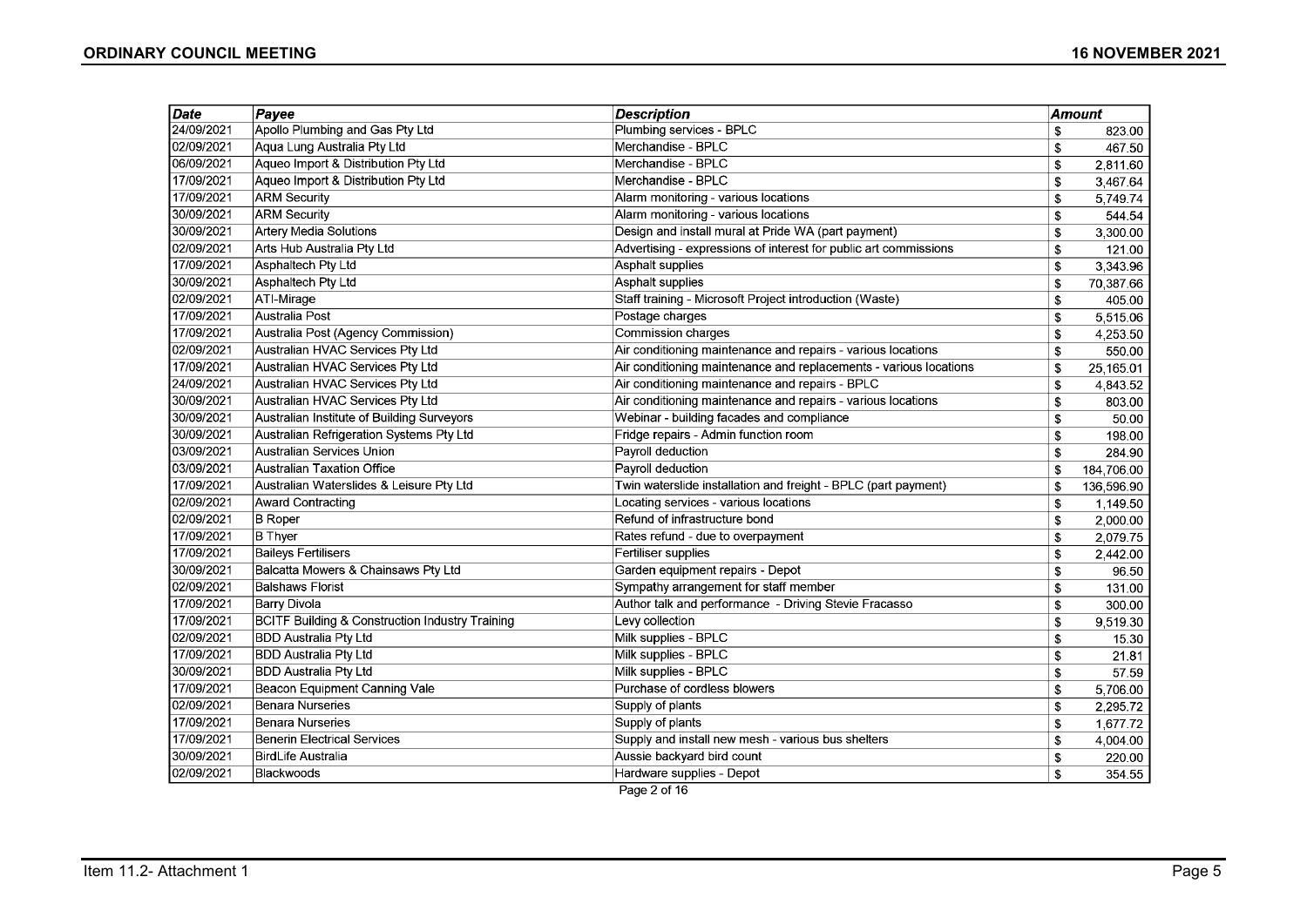| <b>Date</b> | Payee                                             | <b>Description</b>                                     | <b>Amount</b> |          |
|-------------|---------------------------------------------------|--------------------------------------------------------|---------------|----------|
| 17/09/2021  | Blackwoods                                        | Hardware supplies - Depot                              | \$            | 218.68   |
| 30/09/2021  | Blackwoods                                        | Chamois supplies - Rangers vehicles                    | \$            | 640.73   |
| 02/09/2021  | Blue Print Screen Art                             | Printing services - BPLC                               | \$            | 979.00   |
| 06/09/2021  | Blue Zoo Holdings Pty Ltd                         | Cyber awareness training and support                   | \$            | 2,706.00 |
| 17/09/2021  | <b>BOC Limited</b>                                | Medical oxygen supplies                                | \$            | 75.26    |
| 30/09/2021  | <b>BOC Limited</b>                                | CO2 for beverage                                       | \$            | 543.95   |
| 02/09/2021  | Booktalk                                          | Payment for provision of books for COV book clubs      | \$            | 45.00    |
| 30/09/2021  | Booktalk                                          | Payment for provision of books for COV book clubs      | \$            | 65.00    |
| 17/09/2021  | <b>Boral Construction Materials Group Limited</b> | Concrete supplies                                      | \$            | 814.44   |
| 30/09/2021  | Boral Construction Materials Group Limited        | Concrete supplies                                      | \$            | 3,151.72 |
| 02/09/2021  | <b>Boyan Electrical Services</b>                  | Electrical services - various locations                | \$            | 9,108.25 |
| 17/09/2021  | <b>Boyan Electrical Services</b>                  | Electrical services - various locations                | \$            | 3,896.85 |
| 17/09/2021  | <b>Bredideca Pty Ltd</b>                          | Plant repairs and maintenance                          | \$            | 2,101.00 |
| 02/09/2021  | Bridgestone Australia Ltd                         | Tyre services                                          | \$            | 24.75    |
| 17/09/2021  | Bridgestone Australia Ltd                         | Tyre services                                          | \$            | 573.10   |
| 17/09/2021  | <b>Briskleen Supplies Pty Ltd</b>                 | Toiletry and cleaning products - BPLC                  | \$            | 1,681.80 |
| 30/09/2021  | <b>Briskleen Supplies Pty Ltd</b>                 | Toiletry and cleaning products; sanipod service - BPLC | \$            | 5,096.59 |
| 17/09/2021  | <b>Bucher Municipal Pty Ltd</b>                   | Plant repairs and maintenance                          | \$            | 2,791.03 |
| 30/09/2021  | Bucher Municipal Pty Ltd                          | Plant repairs and maintenance                          | \$            | 315.01   |
| 02/09/2021  | Budget Rent a Car                                 | Vehicle hire - commercial bin removal                  | \$            | 2,814.75 |
| 17/09/2021  | <b>Buggy Buddys Pty Ltd</b>                       | Advertising service - BPLC                             | \$            | 627.00   |
| 17/09/2021  | Bunnings Trade                                    | Hardware supplies - various departments                | \$            | 1,518.17 |
| 30/09/2021  | <b>Bunnings Trade</b>                             | Hardware supplies - various departments                | \$            | 193.59   |
| 30/09/2021  | C A Choo                                          | Local history awards 2021 - prize winner               | \$            | 500.00   |
| 17/09/2021  | C Bevk                                            | Part refund of Beatty Park Leisure Centre fees         | \$            | 690.47   |
| 06/09/2021  | C D Ryan                                          | Rates refund - due to overpayment                      | \$            | 450.00   |
| 17/09/2021  | C Doyle                                           | Underwater photography service - BPLC                  | \$            | 375.00   |
| 30/09/2021  | C Eustace                                         | Part refund of Beatty Park Leisure Centre fees         | \$            | 35.91    |
| 02/09/2021  | C K Bradley                                       | Part refund of dog registration                        | \$            | 100.00   |
| 17/09/2021  | C Musca                                           | Refund of rates, paid to COV in error                  | \$            | 805.00   |
| 30/09/2021  | C Peranovic                                       | Part refund of Beatty Park Leisure Centre fees         | \$            | 425.08   |
| 30/09/2021  | C Stotzer                                         | Refund of infrastructure bond                          | \$            | 1,500.00 |
| 02/09/2021  | Cambridge Homes WA Pty Ltd                        | Refund of infrastructure bond                          | \$            | 500.00   |
| 17/09/2021  | Carramar Coastal Nursery                          | Supply of plants                                       | \$            | 154.00   |
| 02/09/2021  | <b>Charmaine Amanda Magness</b>                   | <b>Fitness instructor fees</b>                         | \$            | 341.04   |
| 30/09/2021  | Charmaine Amanda Magness                          | Fitness instructor fees                                | \$            | 454.72   |
| 03/09/2021  | Child Support Agency                              | Payroll deduction                                      | \$            | 886.30   |
| 02/09/2021  | <b>Chindarsi Architects</b>                       | Design advisory consultancy fees                       | \$            | 770.00   |
| 17/09/2021  | <b>Chindarsi Architects</b>                       | Design advisory meeting fees                           | \$            | 1,320.00 |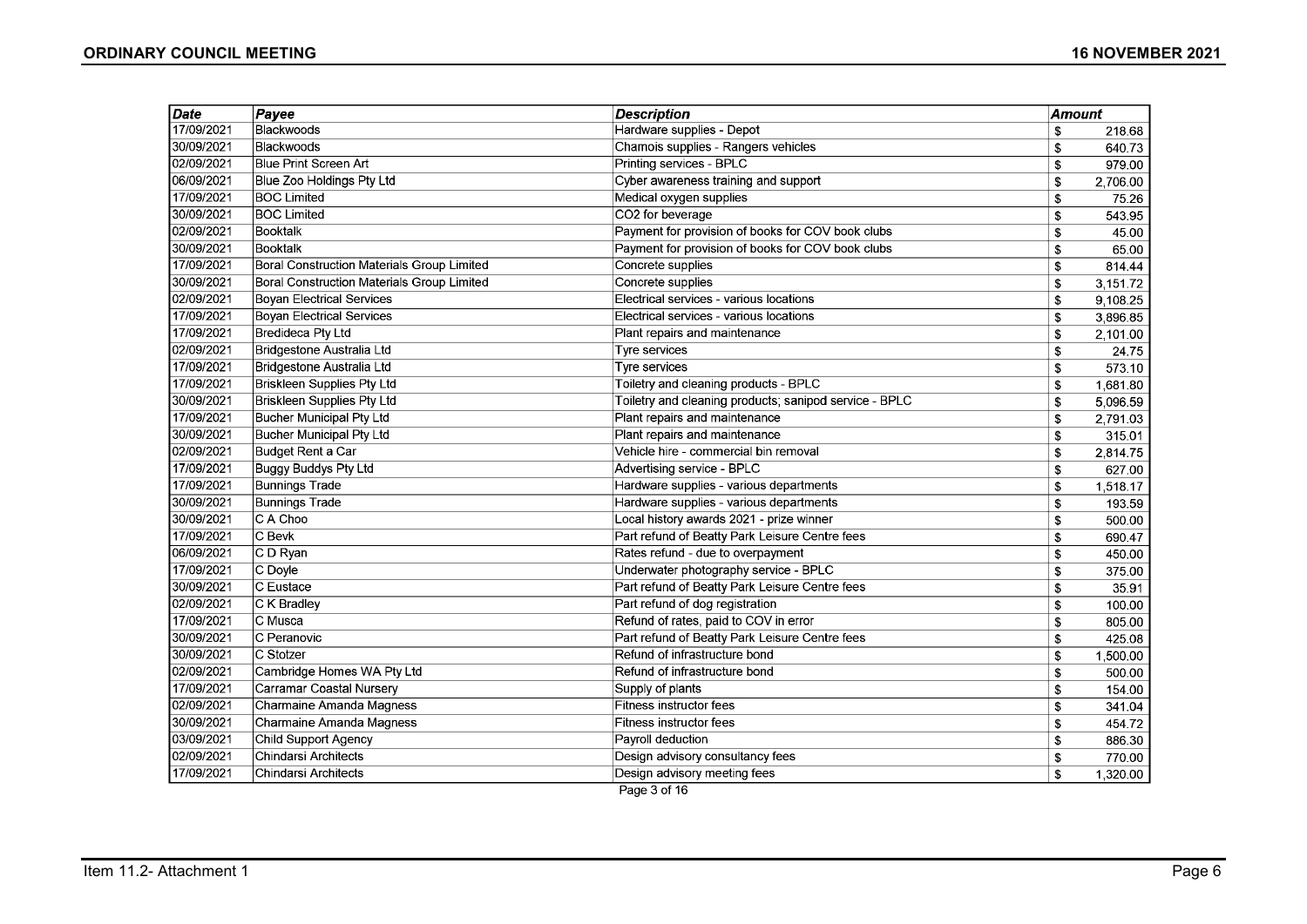| Date       | Payee                                    | <b>Description</b>                                                         | Amount |           |
|------------|------------------------------------------|----------------------------------------------------------------------------|--------|-----------|
| 02/09/2021 | Chittering Valley Worm Farm              | Worms and castings                                                         | \$     | 120.00    |
| 30/09/2021 | Chittering Valley Worm Farm              | Worms and castings                                                         | \$     | 120.00    |
| 02/09/2021 | <b>Christina Neubauer</b>                | Bicycle riding and learning to ride sessions                               | \$     | 313.50    |
| 30/09/2021 | City of Gosnells                         | Switch your thinking subscription fee 2021                                 | \$     | 6,050.00  |
| 17/09/2021 | City of Melbourne                        | Climate emergency Australia membership 2021/22                             | \$     | 2,200.00  |
| 02/09/2021 | <b>City Of Perth</b>                     | Cardboard collection service - Depot                                       | \$     | 327.55    |
| 17/09/2021 | City Of Perth                            | <b>BA</b> archive retrievals                                               | \$     | 177.13    |
| 06/09/2021 | City of South Perth                      | Dog and cat impound fees                                                   | \$     | 638.00    |
| 17/09/2021 | City of South Perth                      | Dog impound fees and animal care facility fees 2021/22                     | \$     | 2,079.00  |
| 17/09/2021 | City of Stirling                         | Mixed waste tipping fees                                                   | \$     | 16,934.20 |
| 30/09/2021 | City of Stirling                         | Meals on Wheels - July 21 (part)                                           | \$     | 794.26    |
| 03/09/2021 | City of Vincent                          | Payroll deduction - staff contributions to vehicles                        | \$     | 692.38    |
| 03/09/2021 | City of Vincent Staff Social Club        | Payroll deduction                                                          | \$     | 536.00    |
| 30/09/2021 | Civica Pty Limited                       | Software licences and subscriptions - various                              | \$     | 9,984.93  |
| 17/09/2021 | Cleansweep WA                            | Hire of road sweepers - Lynton Street                                      | \$     | 3,676.75  |
| 30/09/2021 | Club 55 Travel                           | Bus hire and entry fees- Seniors outing                                    | \$     | 2,665.00  |
| 17/09/2021 | CMJ Australia                            | Merchandise - BPLC                                                         | \$     | 2,885.00  |
| 17/09/2021 | Coates Hire Operations Pty Ltd           | Plant hire - Depot                                                         | \$     | 801.50    |
| 17/09/2021 | Cockburn Cement Limited                  | Cement and pallets                                                         | \$     | 221.14    |
| 02/09/2021 | Cockburn Party Hire                      | Marquee hire for native plant sale and chair hire for Citizenship ceremony | \$     | 2,245.55  |
| 02/09/2021 | Compu-Stor                               | Records digitisation and off-site storage                                  | \$     | 1,074.07  |
| 17/09/2021 | Compu-Stor                               | Records digitisation and off-site storage                                  | \$     | 344.31    |
| 02/09/2021 | <b>Connect Call Centre Services</b>      | After hours calls service                                                  | \$     | 1,480.44  |
| 30/09/2021 | <b>Connect Call Centre Services</b>      | After hours calls service                                                  | \$     | 1,298.17  |
| 17/09/2021 | Contraflow Pty Ltd                       | Traffic management services - Bourke Street                                | \$     | 275.00    |
| 30/09/2021 | Contraflow Pty Ltd                       | Traffic management services - various locations                            | \$     | 17,593.04 |
| 17/09/2021 | Corsign WA Pty Ltd                       | Sign supplies - various                                                    | \$     | 3,812.60  |
| 30/09/2021 | Corsign WA Pty Ltd                       | Sign supplies - various                                                    | \$     | 4,694.80  |
| 17/09/2021 | <b>Cottage &amp; Engineering Surveys</b> | Surveying services - Menzies Pavilion                                      | \$     | 877.00    |
| 15/09/2021 | Cr A Castle                              | Council meeting fee                                                        | \$     | 1,935.83  |
| 15/09/2021 | Cr Ashley Wallace                        | Council meeting fee                                                        | \$     | 1,935.83  |
| 15/09/2021 | Cr D Loden                               | Council meeting fee                                                        | \$     | 1,935.83  |
| 17/09/2021 | Cr D Loden                               | Reimbursement of child care expenses                                       | \$     | 832.50    |
| 15/09/2021 | Cr J Fotakis                             | Council meeting fee                                                        | \$     | 1,935.83  |
| 15/09/2021 | Cr J Hallett                             | Council meeting fee                                                        | \$     | 1,935.83  |
| 15/09/2021 | Cr J Topelberg                           | Council meeting fee                                                        | \$     | 1,935.83  |
| 15/09/2021 | Cr S Gontaszewski                        | Council meeting fee                                                        | \$     | 3,255.70  |
| 15/09/2021 | Cr Sally Smith                           | Council meeting fee                                                        | \$     | 1,935.83  |
| 17/09/2021 | CSE Crosscom Pty Ltd                     | Supply of vehicle aerials                                                  | \$     | 96.47     |

Page 4 of 16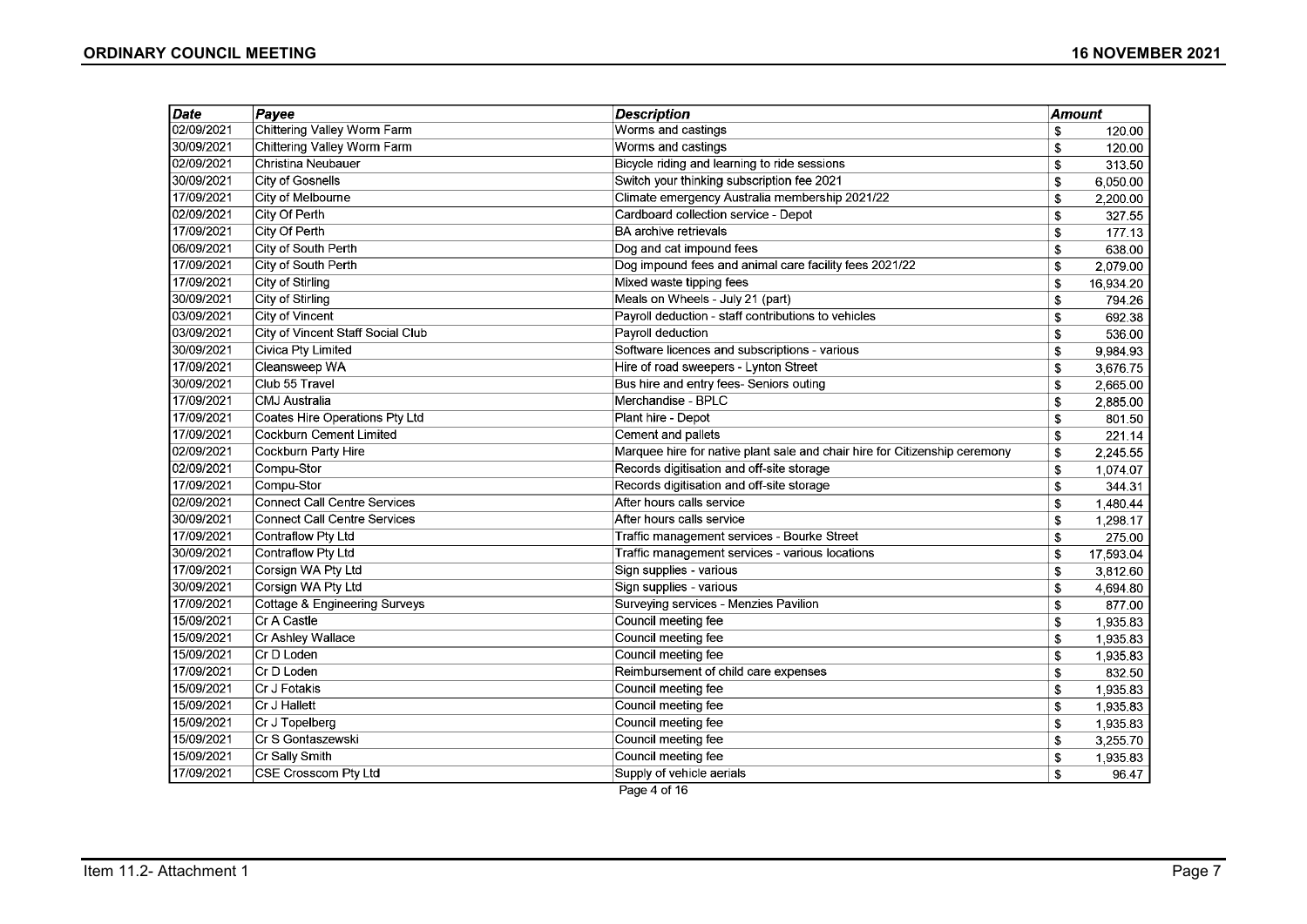| $\overline{\mathsf{Date}}$ | Payee                                               | <b>Description</b>                                                      |            | Amount       |
|----------------------------|-----------------------------------------------------|-------------------------------------------------------------------------|------------|--------------|
| 17/09/2021                 | Cundall                                             | Design advisory meeting fees                                            | \$         | 440.00       |
| 30/09/2021                 | D & S North Perth Pty Ltd                           | Catering for City event - Local History awards                          | \$         | 275.00       |
| 17/09/2021                 | D A Barnard                                         | Part refund of Beatty Park Leisure Centre fees                          | \$         | 206.63       |
| 02/09/2021                 | D Dama                                              | <b>Fitness instructor fees</b>                                          | \$         | 56.84        |
| 17/09/2021                 | D Dama                                              | Fitness instructor fees                                                 | \$         | 56.84        |
| 30/09/2021                 | ∣D Dama                                             | Fitness instructor fees                                                 | \$         | 170.52       |
| 30/09/2021                 | D Kennedy                                           | Local history awards 2021 - prize winner                                | \$         | 250.00       |
| 02/09/2021                 | ∣D L McLean                                         | Refund of infrastructure bond                                           | \$         | 750.00       |
| 02/09/2021                 | Dale Alcock Homes                                   | Refund of infrastructure bond                                           | \$         | 3,000.00     |
| 02/09/2021                 | Danica Zuks Photography                             | Photographic services - Reconciliation week                             | \$         | 180.00       |
| 17/09/2021                 | Danica Zuks Photography                             | Photographic services - Citizenship ceremony                            | \$         | 396.00       |
| 17/09/2021                 | Daniela Toffali                                     | Fitness instructor fees                                                 | \$         | 585.00       |
| 30/09/2021                 | Davley Building Pty Ltd                             | Refund of infrastructure bond                                           | \$         | 1,000.00     |
| 17/09/2021                 | Department of Fire and Emergency Services (DFES)    | Emergency services levy - 1st quarter 2021/22                           | \$         | 2,205,874.94 |
| 17/09/2021                 | Department of Mines, Industry Regulation and Safety | Building services levy collection                                       | \$         | 17,665.91    |
| 17/09/2021                 | Department of Planning Lands and Heritage           | Amended DAP fee                                                         | \$         | 5,701.00     |
| 02/09/2021                 | Department of Transport                             | Vehicle ownership searches - July 21                                    | \$         | 4,087.50     |
| 17/09/2021                 | Department of Transport                             | Vehicle ownership searches - August 21                                  | \$         | 4,100.00     |
| 03/09/2021                 | Depot Social Club                                   | Payroll deduction                                                       | \$         | 56.00        |
| 02/09/2021                 | Design Right Pty Ltd                                | Design services - Litis change rooms                                    | \$         | 1,650.00     |
| 30/09/2021                 | Design Right Pty Ltd                                | Design services - Litis change rooms                                    | \$         | 2,200.00     |
| 02/09/2021                 | Devco Builders                                      | Maintenance and repairs - various locations                             | \$         | 5,761.94     |
| 17/09/2021                 | Devco Builders                                      | Forrest Park Croquet Club asset renewal and maintenance and repairs for |            |              |
|                            |                                                     | various other locations                                                 | \$         | 37,936.66    |
| 30/09/2021                 | Devco Builders                                      | Capital works - Beatty Park Leisure Centre                              | \$         | 155,684.44   |
| 02/09/2021                 | Diversity Cleaning Services Pty Ltd                 | Window cleaning services - BPLC                                         | \$         | 495.00       |
| 17/09/2021                 | Diversity Cleaning Services Pty Ltd                 | Window cleaning services - BPLC                                         | \$         | 825.00       |
| 17/09/2021                 | Dominic Snellgrove                                  | Design advisory meeting fees                                            | \$         | 400.00       |
| 02/09/2021                 | Domus Nursery                                       | Supply of plants                                                        | \$         | 1,423.40     |
| 17/09/2021                 | Donegan Enterprises Pty Ltd                         | Playground repairs and maintenance -various locations                   | \$         | 3,773.00     |
| 17/09/2021                 | Dushong Art                                         | Photography services - various events                                   | \$         | 600.00       |
| 30/09/2021                 | Dushong Art                                         | Photography services - Backlot cinema                                   | \$         | 200.00       |
| 02/09/2021                 | E Bentley                                           | Expense reimbursement - Les Mills workshop and digital kits             | $\sqrt{3}$ | 142.55       |
| 30/09/2021                 | E Bradley                                           | Part refund of Beatty Park Leisure Centre fees                          | \$         | 613.60       |
| 30/09/2021                 | E Dawson                                            | Reimbursement of playgroup fees                                         | \$         | 190.00       |
| 02/09/2021                 | E Wilmot                                            | Part refund of Beatty Park Leisure Centre fees                          | \$         | 173.01       |
| 17/09/2021                 | Eastside Concrete Contracting                       | Kerbing services - various locations                                    | \$         | 7,312.09     |
| 30/09/2021                 | Eastside Concrete Contracting                       | Kerbing services - Lynton Street                                        | \$         | 3,405.60     |
| 17/09/2021                 | Eclipse Soils Pty Ltd                               | Supply of mulch                                                         | \$         | 6,545.00     |

Page 5 of 16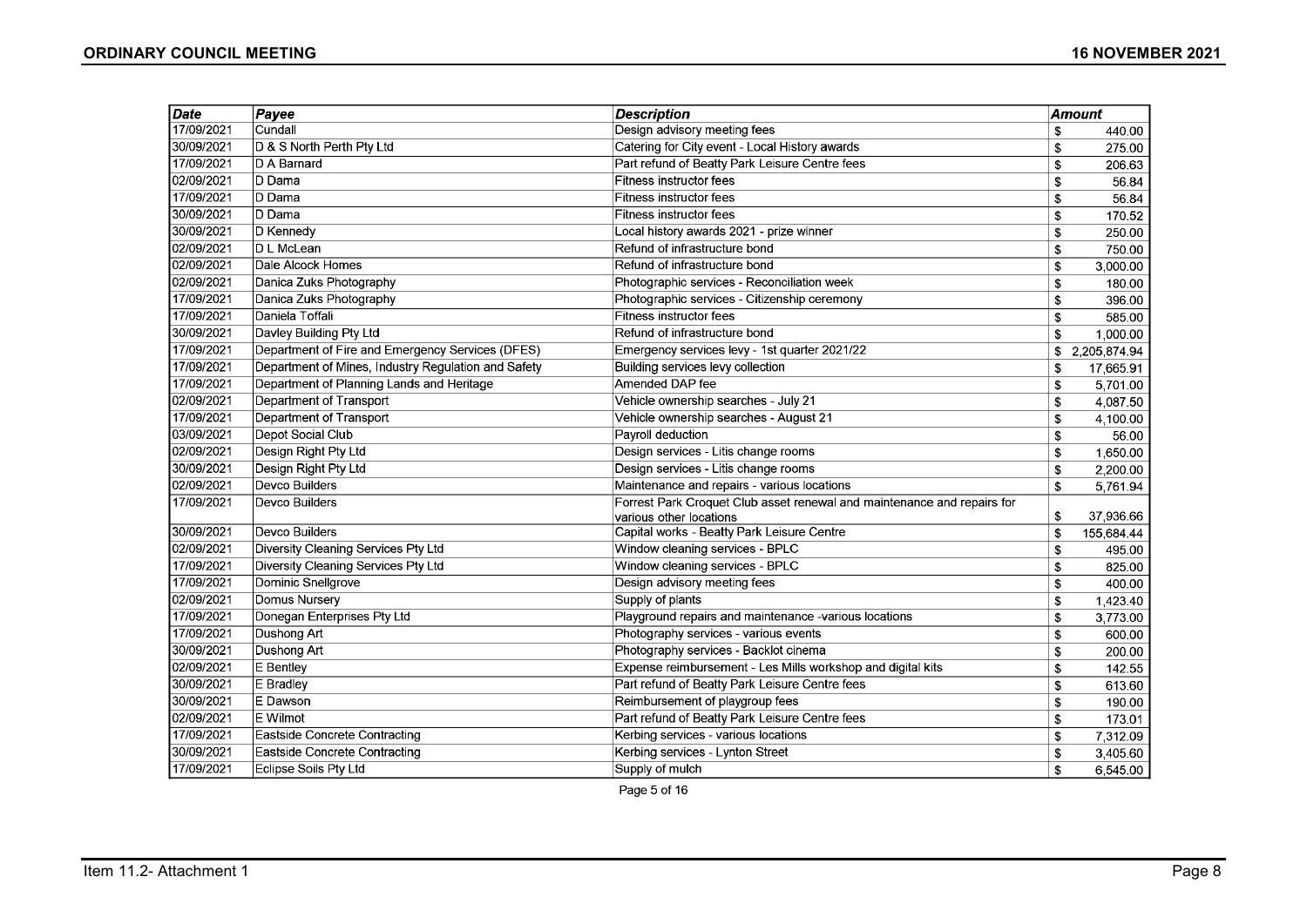| <b>Date</b> | Payee                                  | <b>Description</b>                                                 | <b>Amount</b> |           |
|-------------|----------------------------------------|--------------------------------------------------------------------|---------------|-----------|
| 02/09/2021  | Edge Workshop                          | Tile cutting service - artwork for BPLC indoor pool                | \$            | 6,732.00  |
| 17/09/2021  | <b>Eftsure Pty Ltd</b>                 | Software set up fee                                                | \$            | 5,500.00  |
| 17/09/2021  | EJ Australia Pty Ltd                   | Supply of access covers                                            | \$            | 6,297.72  |
| 02/09/2021  | Element Advisory Pty Ltd               | Economic study for Beatty Park 2062 project                        | \$            | 8,833.00  |
| 17/09/2021  | <b>Element Advisory Pty Ltd</b>        | Robertson Park development - concept plan                          | \$            | 8,247.25  |
| 17/09/2021  | <b>Element Advisory Pty Ltd</b>        | Community panel facilitation workshop                              | \$            | 8,729.88  |
| 30/09/2021  | Element Advisory Pty Ltd               | Economic study for Beatty Park 2062 project                        | \$            | 1,878.25  |
| 17/09/2021  | Ellenby Tree Farm Pty Ltd              | Supply of plants and trees                                         | \$            | 2,282.50  |
| 02/09/2021  | Elliotts Irrigation Pty Ltd            | Reticulation repairs and maintenance                               | \$            | 354.38    |
| 17/09/2021  | Elliotts Irrigation Pty Ltd            | Reticulation repairs and maintenance                               | \$            | 1,100.00  |
| 30/09/2021  | Elliotts Irrigation Pty Ltd            | Reticulation repairs and maintenance                               | \$            | 2,228.43  |
| 17/09/2021  | Enviro Sweep                           | Road sweeping services                                             | \$            | 6,135.26  |
| 06/09/2021  | Enviroblast Cannington                 | Pressure cleaning services                                         | \$            | 1,719.30  |
| 17/09/2021  | Enzed Malaga                           | Plant repairs and maintenance                                      | \$            | 637.98    |
| 06/09/2021  | Erections (WA)                         | Repair damaged guard rail - Green/Merredin Street                  | \$            | 2,255.00  |
| 30/09/2021  | FE Technologies Pty Ltd                | Annual maintenance - RFID secure chute (Library)                   | \$            | 148.50    |
| 02/09/2021  | Flexi Staff Pty Ltd                    | Temporary staff - various departments                              | \$            | 24,729.98 |
| 06/09/2021  | Flexi Staff Pty Ltd                    | Temporary staff - various departments                              | \$            | 2,747.80  |
| 17/09/2021  | Flexi Staff Pty Ltd                    | Temporary staff - various departments                              | \$            | 23,891.96 |
| 30/09/2021  | Flexi Staff Pty Ltd                    | Temporary staff - various departments                              | \$            | 10.550.19 |
| 02/09/2021  | <b>Flick Anticimex Pty Ltd</b>         | Pest control services - various locations                          | \$            | 1,054.43  |
| 17/09/2021  | Flick Anticimex Pty Ltd                | Pest control and sanitary disposal services - various locations    | \$            | 14,886.09 |
| 30/09/2021  | Flick Anticimex Pty Ltd                | Pest control services - various locations                          | \$            | 276.58    |
| 17/09/2021  | Flick Realty                           | Rates refund - due to overpayment                                  | \$            | 1,930.83  |
| 17/09/2021  | Fly By Fun Pty Ltd                     | Roving entertainer - Beatty Park indoor pool opening               | \$            | 529.00    |
| 02/09/2021  | <b>Focus Networks</b>                  | Manage corporate WiFi, firewall and onsite managed network support | \$            | 14,345.51 |
| 06/09/2021  | Focus Networks                         | Network switch installation and associated services (50%)          | \$            | 11,391.05 |
| 17/09/2021  | Focus Networks                         | Manage corporate WiFi, firewall and onsite managed network support | \$            | 5,927.90  |
| 30/09/2021  | Focus Networks                         | Manage corporate WiFi, firewall and onsite managed network support | \$            | 11,237.60 |
| 02/09/2021  | G Edwards                              | <b>Fitness instructor fees</b>                                     | \$            | 101.84    |
| 17/09/2021  | G Edwards                              | Fitness instructor fees                                            | \$            | 56.84     |
| 17/09/2021  | <b>Gather Foods</b>                    | Catering for City event - NAIDOC Firestarter movie screening       | \$            | 924.00    |
| 17/09/2021  | Geoff Ninnes Fong & Partners Pty Ltd   | Consultancy services - filtration and tiling (BPLC)                | \$            | 16,216.75 |
| 24/09/2021  | <b>GHD Pty Ltd</b>                     | Leederville activity centre plan - final claim                     | \$            | 18,859.52 |
| 17/09/2021  | Giant Autos (1997) Pty Ltd             | Vehicle service and repairs                                        | \$            | 1,868.45  |
| 02/09/2021  | Go Print                               | Printing services - Marketing                                      | \$            | 231.88    |
| 02/09/2021  | <b>Great Lakes Community Resources</b> | Street goods collection services                                   | \$            | 264.00    |
| 30/09/2021  | <b>Great Lakes Community Resources</b> | Street goods collection services                                   | \$            | 1,742.40  |
| 17/09/2021  | Grove Propagation Nursery              | Supply of plants                                                   | \$            | 374.22    |
|             |                                        | Page 6 of 16                                                       |               |           |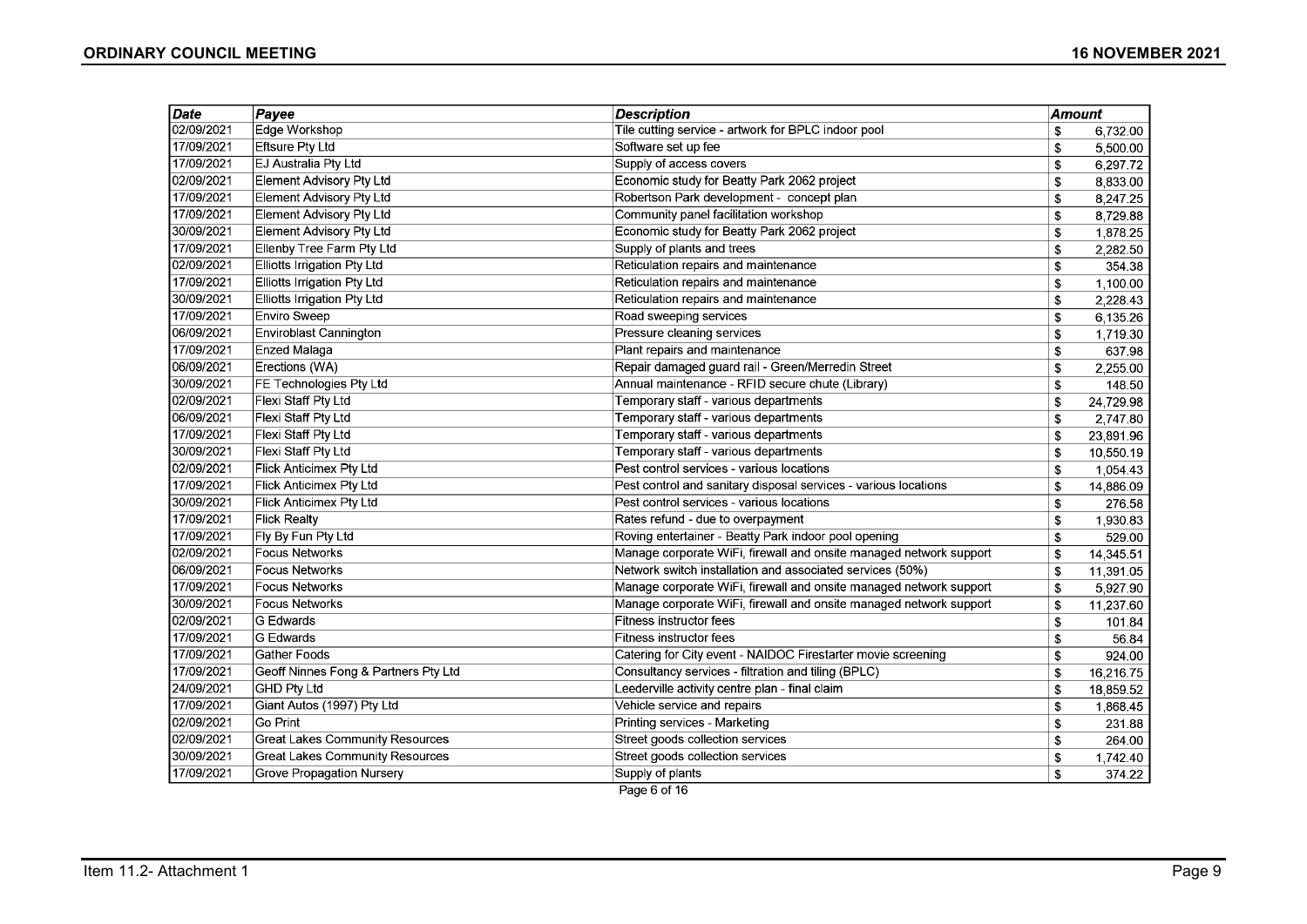| Date       | Payee                                                    | <b>Description</b>                                                 | Amount |           |
|------------|----------------------------------------------------------|--------------------------------------------------------------------|--------|-----------|
| 02/09/2021 | Gymcare                                                  | Gym equipment repairs and maintenance - BPLC                       | \$     | 607.57    |
| 17/09/2021 | Gymcare                                                  | Gym equipment repairs and maintenance - BPLC                       | \$     | 371.36    |
| 30/09/2021 | Gymcare                                                  | Gym equipment repairs and maintenance - BPLC                       | \$     | 523.32    |
| 17/09/2021 | Hans Andresen                                            | Banner repairs - Scarborough Beach Road/Fitzgerald Street          | \$     | 1,122.00  |
| 03/09/2021 | Health Insurance Fund of WA                              | Payroll deduction                                                  | \$     | 178.10    |
| 30/09/2021 | Hospitality Industry Service Providers (HISP) WA Pty Ltd | Catering for City event - training and development                 | \$     | 120.00    |
| 30/09/2021 | <b>HUB Interiors</b>                                     | Refund of archive search fee                                       | \$     | 140.00    |
| 02/09/2021 | Imagesource Digital Solutions                            | Printing services - various departments                            | \$     | 873.51    |
| 02/09/2021 | Initial Hygiene                                          | Sharps disposal services (two months)                              | \$     | 1,625.08  |
| 02/09/2021 | Innovations Catering                                     | Catering for City events - Council and training and development    | \$     | 1,385.00  |
| 17/09/2021 | Innovations Catering                                     | Catering for City event - Council                                  | \$     | 227.50    |
| 30/09/2021 | <b>Innovations Catering</b>                              | Catering for City events - Council and regional Council            | £.     | 2,119.40  |
| 30/09/2021 | Institute of Public Administration Australia WA          | Staff training - Good report writing skills (deposit)              | \$     | 880.00    |
| 17/09/2021 | J & K Hopkins                                            | Office furniture supplies - various locations                      | \$     | 807.00    |
| 06/09/2021 | J Fondacaro                                              | Expense reimbursement - pool lane rope material                    | \$     | 131.73    |
| 17/09/2021 | J Hondros                                                | Reimbursement from heritage assistance fund                        | \$     | 4,092.00  |
| 17/09/2021 | J K Kirkby                                               | Refund of infrastructure bond                                      | \$     | 3,500.00  |
| 02/09/2021 | J Koroveshi                                              | Expense reimbursement - catering for City event - Council          | \$     | 106.90    |
| 30/09/2021 | J L Flower                                               | Refund for Seniors bus outing                                      | \$     | 35.00     |
| 17/09/2021 | J Lowden                                                 | Fitness instructor fees                                            | \$     | 56.84     |
| 30/09/2021 | J Maloney                                                | Refund of infrastructure bond                                      | \$     | 1,000.00  |
| 30/09/2021 | J Ridgewell                                              | Refund of parking permit                                           | \$     | 180.00    |
| 02/09/2021 | J S Flack                                                | Part refund of dog registration                                    | \$     | 150.00    |
| 30/09/2021 | J Tan                                                    | Part refund of Beatty Park Leisure Centre fees                     | \$     | 38.35     |
| 30/09/2021 | Jack Lockers                                             | Locker hire - April to June 21 (BPLC)                              | \$     | 1,657.00  |
| 17/09/2021 | Jackson McDonald                                         | Legal services - local law reviews (parking and animals)           | \$     | 18,665.90 |
| 02/09/2021 | Jake Robinson Acoustic                                   | Performance - Citizenship ceremony                                 | \$     | 390.00    |
| 17/09/2021 | Janet Verburg                                            | Fitness instructor fees                                            | \$     | 395.52    |
| 17/09/2021 | <b>JBA Surveys</b>                                       | Surveying services - Norfolk Street                                | \$     | 3,586.00  |
| 17/09/2021 | Jim's Mowing (Dalkeith)                                  | Gardening services - Loftus Community Centre                       | \$     | 80.00     |
| 30/09/2021 | Jim's Mowing (Dalkeith)                                  | Gardening services - Loftus Community Centre                       | \$     | 80.00     |
| 17/09/2021 | K A Balm                                                 | Expense reimbursement - tea and coffee for Loftus Community Centre | \$     | 102.94    |
| 30/09/2021 | K A Lewington                                            | Part refund of dog registration                                    | \$     | 150.00    |
| 02/09/2021 | K Cai                                                    | Part refund of Beatty Park Leisure Centre fees                     | \$     | 56.10     |
| 02/09/2021 | K E Moore                                                | Part refund of dog registration                                    | \$     | 100.00    |
| 02/09/2021 | K Grant                                                  | Fitness instructor fees                                            | \$     | 420.00    |
| 17/09/2021 | <b>K</b> Grant                                           | Fitness instructor fees                                            | \$     | 280.00    |
| 30/09/2021 | K Grant                                                  | Fitness instructor fees                                            | \$     | 280.00    |
| 17/09/2021 | K Harcus                                                 | Fitness instructor fees                                            | \$     | 720.00    |

Page 7 of 16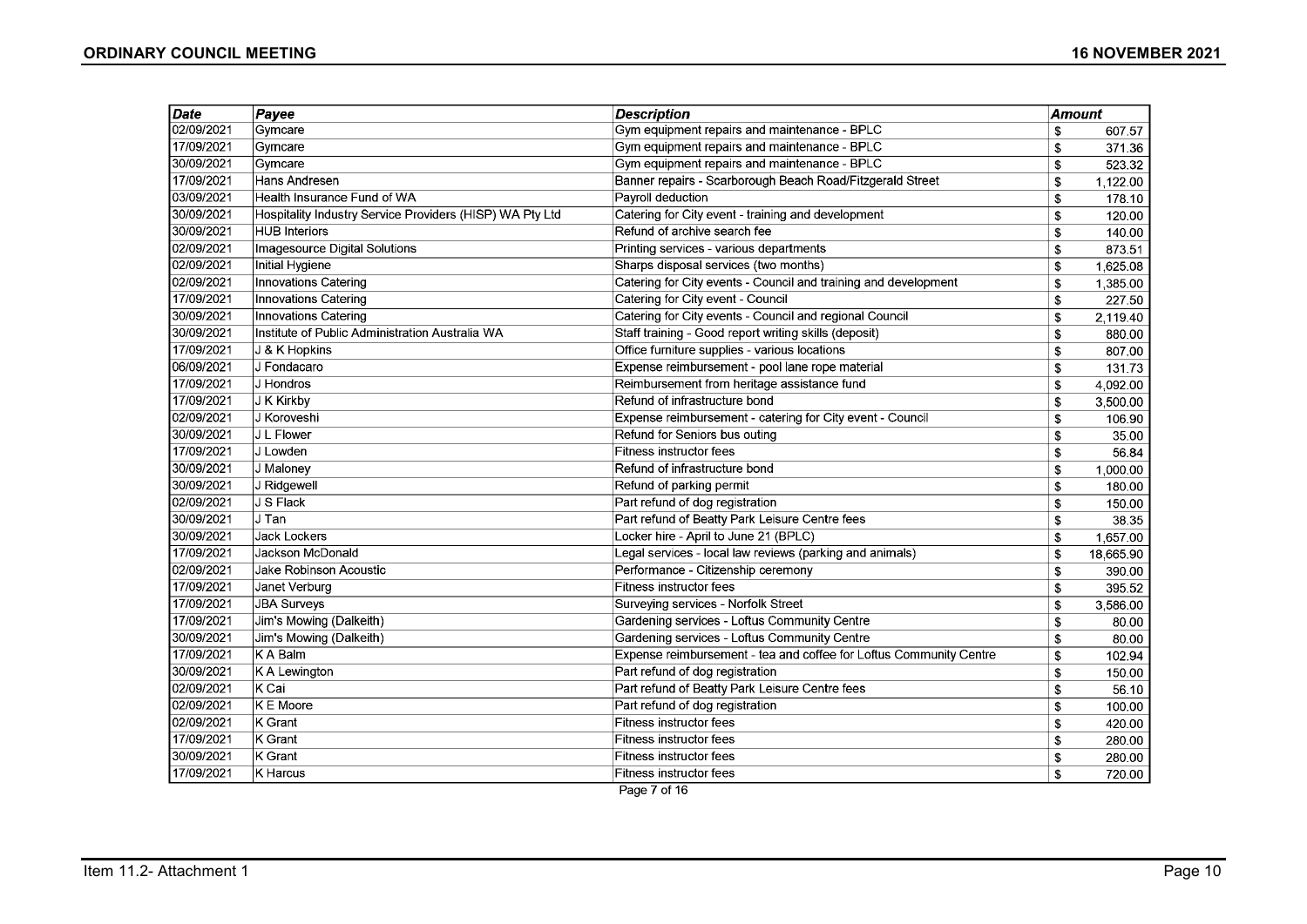| 02/09/2021<br>K L Coles<br>Part refund of dog registration<br>\$<br>150.00<br>24/09/2021<br>K Pham<br>Refund of planning application fee<br>\$<br>147.00<br>02/09/2021<br>K Taylor<br>Refund of parking permits<br>\$<br>360.00<br>06/09/2021<br>Kevrek (Australia) Pty Ltd<br>Plant repairs and maintenance<br>\$<br>527.34<br>02/09/2021<br>Kids Around Perth<br>Indoor pool review and Facebook post - BPLC<br>\$<br>250.00<br>08/09/2021<br>KJ Concha Pty Ltd ATF HODL Superannuation Fund<br>Superannuation<br>\$<br>1.907.31<br>17/09/2021<br>Kleen West Distributors<br>Cleaning supplies - various<br>\$<br>4,730.00<br>30/09/2021<br>Kone Elevators Pty Ltd<br>Lift service fee - BPLC<br>\$<br>925.75<br>17/09/2021<br>Konica Minolta Business Solutions Australia Pty Ltd<br>Copy costs - various departments<br>\$<br>428.93<br>02/09/2021<br><b>KS Black Pty Ltd</b><br>Electrical works - various locations<br>\$<br>21,660.21<br>30/09/2021<br>KS Black Pty Ltd<br>Electrical works - various locations<br>\$<br>2,044.96<br>30/09/2021<br>L Formentin<br>Expense reimbursement- training course<br>\$<br>59.00<br>02/09/2021<br>L J Sharp<br>Fitness instructor fees<br>\$<br>56.84<br>17/09/2021<br>L Morris<br>Refund for duplicate infringement payment<br>\$<br>70.00<br>30/09/2021<br>L O'Hagan<br>Local history awards 2021 - prize winner<br>\$<br>100.00<br>02/09/2021<br>Refund of parking permits<br>L Tang<br>\$<br>360.00<br>30/09/2021<br>L Ye<br>Refund of infrastructure bond<br>\$<br>1,000.00<br>03/09/2021<br>L.G.R.C.E.U.<br>Payroll deduction<br>\$<br>20.50<br>06/09/2021<br>Land enquiries<br>Landgate<br>\$<br>54.40<br>17/09/2021<br>Landgate<br>Gross rental valuations for interims and land enquiries<br>\$<br>1,193.06<br>30/09/2021<br>Landgate<br>Gross rental valuations for interims<br>\$<br>297.76<br>17/09/2021<br>Leederville Cameras<br>Printing services - various departments<br>\$<br>260.30<br>02/09/2021<br>Leo Heaney Pty Ltd<br>Street tree watering and pruning services - various locations<br>25,410.00<br>\$<br>17/09/2021<br>Leo Heaney Pty Ltd<br>Reticulation flushing services - various locations<br>\$<br>1,056.00<br>30/09/2021<br>Leo Heaney Pty Ltd<br>Street tree watering and pruning services - various locations<br>\$<br>32,043.00<br>17/09/2021<br>Les Mills Asia Pacific<br>Licence fees for fitness classes<br>1,610.46<br>\$<br>17/09/2021<br>LGISWA<br>Insurance excess<br>\$<br>500.00<br>02/09/2021<br>Line Marking Specialists<br>Line marking services - Mary Street<br>\$<br>33.00<br>30/09/2021<br>Line Marking Specialists<br>Line marking services - various locations<br>\$<br>12,190.40<br>02/09/2021<br>Liveable Group Pty Ltd<br>Tree pruning and removal services - various locations<br>\$<br>5,230.50<br>17/09/2021<br>Liveable Group Pty Ltd<br>Tree pruning and removal services - various locations<br>16,725.50<br>\$<br>30/09/2021<br>Liveable Group Pty Ltd<br>Tree pruning and removal services - various locations<br>\$<br>1,936.00<br>02/09/2021<br>Local Government Planners Association<br>Staff training - various courses<br>\$<br>255.00 | Date       | Payee                                         | <b>Description</b>          | Amount |          |
|-----------------------------------------------------------------------------------------------------------------------------------------------------------------------------------------------------------------------------------------------------------------------------------------------------------------------------------------------------------------------------------------------------------------------------------------------------------------------------------------------------------------------------------------------------------------------------------------------------------------------------------------------------------------------------------------------------------------------------------------------------------------------------------------------------------------------------------------------------------------------------------------------------------------------------------------------------------------------------------------------------------------------------------------------------------------------------------------------------------------------------------------------------------------------------------------------------------------------------------------------------------------------------------------------------------------------------------------------------------------------------------------------------------------------------------------------------------------------------------------------------------------------------------------------------------------------------------------------------------------------------------------------------------------------------------------------------------------------------------------------------------------------------------------------------------------------------------------------------------------------------------------------------------------------------------------------------------------------------------------------------------------------------------------------------------------------------------------------------------------------------------------------------------------------------------------------------------------------------------------------------------------------------------------------------------------------------------------------------------------------------------------------------------------------------------------------------------------------------------------------------------------------------------------------------------------------------------------------------------------------------------------------------------------------------------------------------------------------------------------------------------------------------------------------------------------------------------------------------------------------------------------------------------------------------------------------------------------------------------------------------------------------------------------------------------------------------------------------------------------------------------------------------------|------------|-----------------------------------------------|-----------------------------|--------|----------|
|                                                                                                                                                                                                                                                                                                                                                                                                                                                                                                                                                                                                                                                                                                                                                                                                                                                                                                                                                                                                                                                                                                                                                                                                                                                                                                                                                                                                                                                                                                                                                                                                                                                                                                                                                                                                                                                                                                                                                                                                                                                                                                                                                                                                                                                                                                                                                                                                                                                                                                                                                                                                                                                                                                                                                                                                                                                                                                                                                                                                                                                                                                                                                           |            |                                               |                             |        |          |
|                                                                                                                                                                                                                                                                                                                                                                                                                                                                                                                                                                                                                                                                                                                                                                                                                                                                                                                                                                                                                                                                                                                                                                                                                                                                                                                                                                                                                                                                                                                                                                                                                                                                                                                                                                                                                                                                                                                                                                                                                                                                                                                                                                                                                                                                                                                                                                                                                                                                                                                                                                                                                                                                                                                                                                                                                                                                                                                                                                                                                                                                                                                                                           |            |                                               |                             |        |          |
|                                                                                                                                                                                                                                                                                                                                                                                                                                                                                                                                                                                                                                                                                                                                                                                                                                                                                                                                                                                                                                                                                                                                                                                                                                                                                                                                                                                                                                                                                                                                                                                                                                                                                                                                                                                                                                                                                                                                                                                                                                                                                                                                                                                                                                                                                                                                                                                                                                                                                                                                                                                                                                                                                                                                                                                                                                                                                                                                                                                                                                                                                                                                                           |            |                                               |                             |        |          |
|                                                                                                                                                                                                                                                                                                                                                                                                                                                                                                                                                                                                                                                                                                                                                                                                                                                                                                                                                                                                                                                                                                                                                                                                                                                                                                                                                                                                                                                                                                                                                                                                                                                                                                                                                                                                                                                                                                                                                                                                                                                                                                                                                                                                                                                                                                                                                                                                                                                                                                                                                                                                                                                                                                                                                                                                                                                                                                                                                                                                                                                                                                                                                           |            |                                               |                             |        |          |
|                                                                                                                                                                                                                                                                                                                                                                                                                                                                                                                                                                                                                                                                                                                                                                                                                                                                                                                                                                                                                                                                                                                                                                                                                                                                                                                                                                                                                                                                                                                                                                                                                                                                                                                                                                                                                                                                                                                                                                                                                                                                                                                                                                                                                                                                                                                                                                                                                                                                                                                                                                                                                                                                                                                                                                                                                                                                                                                                                                                                                                                                                                                                                           |            |                                               |                             |        |          |
|                                                                                                                                                                                                                                                                                                                                                                                                                                                                                                                                                                                                                                                                                                                                                                                                                                                                                                                                                                                                                                                                                                                                                                                                                                                                                                                                                                                                                                                                                                                                                                                                                                                                                                                                                                                                                                                                                                                                                                                                                                                                                                                                                                                                                                                                                                                                                                                                                                                                                                                                                                                                                                                                                                                                                                                                                                                                                                                                                                                                                                                                                                                                                           |            |                                               |                             |        |          |
|                                                                                                                                                                                                                                                                                                                                                                                                                                                                                                                                                                                                                                                                                                                                                                                                                                                                                                                                                                                                                                                                                                                                                                                                                                                                                                                                                                                                                                                                                                                                                                                                                                                                                                                                                                                                                                                                                                                                                                                                                                                                                                                                                                                                                                                                                                                                                                                                                                                                                                                                                                                                                                                                                                                                                                                                                                                                                                                                                                                                                                                                                                                                                           |            |                                               |                             |        |          |
|                                                                                                                                                                                                                                                                                                                                                                                                                                                                                                                                                                                                                                                                                                                                                                                                                                                                                                                                                                                                                                                                                                                                                                                                                                                                                                                                                                                                                                                                                                                                                                                                                                                                                                                                                                                                                                                                                                                                                                                                                                                                                                                                                                                                                                                                                                                                                                                                                                                                                                                                                                                                                                                                                                                                                                                                                                                                                                                                                                                                                                                                                                                                                           |            |                                               |                             |        |          |
|                                                                                                                                                                                                                                                                                                                                                                                                                                                                                                                                                                                                                                                                                                                                                                                                                                                                                                                                                                                                                                                                                                                                                                                                                                                                                                                                                                                                                                                                                                                                                                                                                                                                                                                                                                                                                                                                                                                                                                                                                                                                                                                                                                                                                                                                                                                                                                                                                                                                                                                                                                                                                                                                                                                                                                                                                                                                                                                                                                                                                                                                                                                                                           |            |                                               |                             |        |          |
|                                                                                                                                                                                                                                                                                                                                                                                                                                                                                                                                                                                                                                                                                                                                                                                                                                                                                                                                                                                                                                                                                                                                                                                                                                                                                                                                                                                                                                                                                                                                                                                                                                                                                                                                                                                                                                                                                                                                                                                                                                                                                                                                                                                                                                                                                                                                                                                                                                                                                                                                                                                                                                                                                                                                                                                                                                                                                                                                                                                                                                                                                                                                                           |            |                                               |                             |        |          |
|                                                                                                                                                                                                                                                                                                                                                                                                                                                                                                                                                                                                                                                                                                                                                                                                                                                                                                                                                                                                                                                                                                                                                                                                                                                                                                                                                                                                                                                                                                                                                                                                                                                                                                                                                                                                                                                                                                                                                                                                                                                                                                                                                                                                                                                                                                                                                                                                                                                                                                                                                                                                                                                                                                                                                                                                                                                                                                                                                                                                                                                                                                                                                           |            |                                               |                             |        |          |
|                                                                                                                                                                                                                                                                                                                                                                                                                                                                                                                                                                                                                                                                                                                                                                                                                                                                                                                                                                                                                                                                                                                                                                                                                                                                                                                                                                                                                                                                                                                                                                                                                                                                                                                                                                                                                                                                                                                                                                                                                                                                                                                                                                                                                                                                                                                                                                                                                                                                                                                                                                                                                                                                                                                                                                                                                                                                                                                                                                                                                                                                                                                                                           |            |                                               |                             |        |          |
|                                                                                                                                                                                                                                                                                                                                                                                                                                                                                                                                                                                                                                                                                                                                                                                                                                                                                                                                                                                                                                                                                                                                                                                                                                                                                                                                                                                                                                                                                                                                                                                                                                                                                                                                                                                                                                                                                                                                                                                                                                                                                                                                                                                                                                                                                                                                                                                                                                                                                                                                                                                                                                                                                                                                                                                                                                                                                                                                                                                                                                                                                                                                                           |            |                                               |                             |        |          |
|                                                                                                                                                                                                                                                                                                                                                                                                                                                                                                                                                                                                                                                                                                                                                                                                                                                                                                                                                                                                                                                                                                                                                                                                                                                                                                                                                                                                                                                                                                                                                                                                                                                                                                                                                                                                                                                                                                                                                                                                                                                                                                                                                                                                                                                                                                                                                                                                                                                                                                                                                                                                                                                                                                                                                                                                                                                                                                                                                                                                                                                                                                                                                           |            |                                               |                             |        |          |
|                                                                                                                                                                                                                                                                                                                                                                                                                                                                                                                                                                                                                                                                                                                                                                                                                                                                                                                                                                                                                                                                                                                                                                                                                                                                                                                                                                                                                                                                                                                                                                                                                                                                                                                                                                                                                                                                                                                                                                                                                                                                                                                                                                                                                                                                                                                                                                                                                                                                                                                                                                                                                                                                                                                                                                                                                                                                                                                                                                                                                                                                                                                                                           |            |                                               |                             |        |          |
|                                                                                                                                                                                                                                                                                                                                                                                                                                                                                                                                                                                                                                                                                                                                                                                                                                                                                                                                                                                                                                                                                                                                                                                                                                                                                                                                                                                                                                                                                                                                                                                                                                                                                                                                                                                                                                                                                                                                                                                                                                                                                                                                                                                                                                                                                                                                                                                                                                                                                                                                                                                                                                                                                                                                                                                                                                                                                                                                                                                                                                                                                                                                                           |            |                                               |                             |        |          |
|                                                                                                                                                                                                                                                                                                                                                                                                                                                                                                                                                                                                                                                                                                                                                                                                                                                                                                                                                                                                                                                                                                                                                                                                                                                                                                                                                                                                                                                                                                                                                                                                                                                                                                                                                                                                                                                                                                                                                                                                                                                                                                                                                                                                                                                                                                                                                                                                                                                                                                                                                                                                                                                                                                                                                                                                                                                                                                                                                                                                                                                                                                                                                           |            |                                               |                             |        |          |
|                                                                                                                                                                                                                                                                                                                                                                                                                                                                                                                                                                                                                                                                                                                                                                                                                                                                                                                                                                                                                                                                                                                                                                                                                                                                                                                                                                                                                                                                                                                                                                                                                                                                                                                                                                                                                                                                                                                                                                                                                                                                                                                                                                                                                                                                                                                                                                                                                                                                                                                                                                                                                                                                                                                                                                                                                                                                                                                                                                                                                                                                                                                                                           |            |                                               |                             |        |          |
|                                                                                                                                                                                                                                                                                                                                                                                                                                                                                                                                                                                                                                                                                                                                                                                                                                                                                                                                                                                                                                                                                                                                                                                                                                                                                                                                                                                                                                                                                                                                                                                                                                                                                                                                                                                                                                                                                                                                                                                                                                                                                                                                                                                                                                                                                                                                                                                                                                                                                                                                                                                                                                                                                                                                                                                                                                                                                                                                                                                                                                                                                                                                                           |            |                                               |                             |        |          |
|                                                                                                                                                                                                                                                                                                                                                                                                                                                                                                                                                                                                                                                                                                                                                                                                                                                                                                                                                                                                                                                                                                                                                                                                                                                                                                                                                                                                                                                                                                                                                                                                                                                                                                                                                                                                                                                                                                                                                                                                                                                                                                                                                                                                                                                                                                                                                                                                                                                                                                                                                                                                                                                                                                                                                                                                                                                                                                                                                                                                                                                                                                                                                           |            |                                               |                             |        |          |
|                                                                                                                                                                                                                                                                                                                                                                                                                                                                                                                                                                                                                                                                                                                                                                                                                                                                                                                                                                                                                                                                                                                                                                                                                                                                                                                                                                                                                                                                                                                                                                                                                                                                                                                                                                                                                                                                                                                                                                                                                                                                                                                                                                                                                                                                                                                                                                                                                                                                                                                                                                                                                                                                                                                                                                                                                                                                                                                                                                                                                                                                                                                                                           |            |                                               |                             |        |          |
|                                                                                                                                                                                                                                                                                                                                                                                                                                                                                                                                                                                                                                                                                                                                                                                                                                                                                                                                                                                                                                                                                                                                                                                                                                                                                                                                                                                                                                                                                                                                                                                                                                                                                                                                                                                                                                                                                                                                                                                                                                                                                                                                                                                                                                                                                                                                                                                                                                                                                                                                                                                                                                                                                                                                                                                                                                                                                                                                                                                                                                                                                                                                                           |            |                                               |                             |        |          |
|                                                                                                                                                                                                                                                                                                                                                                                                                                                                                                                                                                                                                                                                                                                                                                                                                                                                                                                                                                                                                                                                                                                                                                                                                                                                                                                                                                                                                                                                                                                                                                                                                                                                                                                                                                                                                                                                                                                                                                                                                                                                                                                                                                                                                                                                                                                                                                                                                                                                                                                                                                                                                                                                                                                                                                                                                                                                                                                                                                                                                                                                                                                                                           |            |                                               |                             |        |          |
|                                                                                                                                                                                                                                                                                                                                                                                                                                                                                                                                                                                                                                                                                                                                                                                                                                                                                                                                                                                                                                                                                                                                                                                                                                                                                                                                                                                                                                                                                                                                                                                                                                                                                                                                                                                                                                                                                                                                                                                                                                                                                                                                                                                                                                                                                                                                                                                                                                                                                                                                                                                                                                                                                                                                                                                                                                                                                                                                                                                                                                                                                                                                                           |            |                                               |                             |        |          |
|                                                                                                                                                                                                                                                                                                                                                                                                                                                                                                                                                                                                                                                                                                                                                                                                                                                                                                                                                                                                                                                                                                                                                                                                                                                                                                                                                                                                                                                                                                                                                                                                                                                                                                                                                                                                                                                                                                                                                                                                                                                                                                                                                                                                                                                                                                                                                                                                                                                                                                                                                                                                                                                                                                                                                                                                                                                                                                                                                                                                                                                                                                                                                           |            |                                               |                             |        |          |
|                                                                                                                                                                                                                                                                                                                                                                                                                                                                                                                                                                                                                                                                                                                                                                                                                                                                                                                                                                                                                                                                                                                                                                                                                                                                                                                                                                                                                                                                                                                                                                                                                                                                                                                                                                                                                                                                                                                                                                                                                                                                                                                                                                                                                                                                                                                                                                                                                                                                                                                                                                                                                                                                                                                                                                                                                                                                                                                                                                                                                                                                                                                                                           |            |                                               |                             |        |          |
|                                                                                                                                                                                                                                                                                                                                                                                                                                                                                                                                                                                                                                                                                                                                                                                                                                                                                                                                                                                                                                                                                                                                                                                                                                                                                                                                                                                                                                                                                                                                                                                                                                                                                                                                                                                                                                                                                                                                                                                                                                                                                                                                                                                                                                                                                                                                                                                                                                                                                                                                                                                                                                                                                                                                                                                                                                                                                                                                                                                                                                                                                                                                                           |            |                                               |                             |        |          |
|                                                                                                                                                                                                                                                                                                                                                                                                                                                                                                                                                                                                                                                                                                                                                                                                                                                                                                                                                                                                                                                                                                                                                                                                                                                                                                                                                                                                                                                                                                                                                                                                                                                                                                                                                                                                                                                                                                                                                                                                                                                                                                                                                                                                                                                                                                                                                                                                                                                                                                                                                                                                                                                                                                                                                                                                                                                                                                                                                                                                                                                                                                                                                           |            |                                               |                             |        |          |
|                                                                                                                                                                                                                                                                                                                                                                                                                                                                                                                                                                                                                                                                                                                                                                                                                                                                                                                                                                                                                                                                                                                                                                                                                                                                                                                                                                                                                                                                                                                                                                                                                                                                                                                                                                                                                                                                                                                                                                                                                                                                                                                                                                                                                                                                                                                                                                                                                                                                                                                                                                                                                                                                                                                                                                                                                                                                                                                                                                                                                                                                                                                                                           |            |                                               |                             |        |          |
|                                                                                                                                                                                                                                                                                                                                                                                                                                                                                                                                                                                                                                                                                                                                                                                                                                                                                                                                                                                                                                                                                                                                                                                                                                                                                                                                                                                                                                                                                                                                                                                                                                                                                                                                                                                                                                                                                                                                                                                                                                                                                                                                                                                                                                                                                                                                                                                                                                                                                                                                                                                                                                                                                                                                                                                                                                                                                                                                                                                                                                                                                                                                                           |            |                                               |                             |        |          |
|                                                                                                                                                                                                                                                                                                                                                                                                                                                                                                                                                                                                                                                                                                                                                                                                                                                                                                                                                                                                                                                                                                                                                                                                                                                                                                                                                                                                                                                                                                                                                                                                                                                                                                                                                                                                                                                                                                                                                                                                                                                                                                                                                                                                                                                                                                                                                                                                                                                                                                                                                                                                                                                                                                                                                                                                                                                                                                                                                                                                                                                                                                                                                           |            |                                               |                             |        |          |
|                                                                                                                                                                                                                                                                                                                                                                                                                                                                                                                                                                                                                                                                                                                                                                                                                                                                                                                                                                                                                                                                                                                                                                                                                                                                                                                                                                                                                                                                                                                                                                                                                                                                                                                                                                                                                                                                                                                                                                                                                                                                                                                                                                                                                                                                                                                                                                                                                                                                                                                                                                                                                                                                                                                                                                                                                                                                                                                                                                                                                                                                                                                                                           |            |                                               |                             |        |          |
|                                                                                                                                                                                                                                                                                                                                                                                                                                                                                                                                                                                                                                                                                                                                                                                                                                                                                                                                                                                                                                                                                                                                                                                                                                                                                                                                                                                                                                                                                                                                                                                                                                                                                                                                                                                                                                                                                                                                                                                                                                                                                                                                                                                                                                                                                                                                                                                                                                                                                                                                                                                                                                                                                                                                                                                                                                                                                                                                                                                                                                                                                                                                                           |            |                                               |                             |        |          |
|                                                                                                                                                                                                                                                                                                                                                                                                                                                                                                                                                                                                                                                                                                                                                                                                                                                                                                                                                                                                                                                                                                                                                                                                                                                                                                                                                                                                                                                                                                                                                                                                                                                                                                                                                                                                                                                                                                                                                                                                                                                                                                                                                                                                                                                                                                                                                                                                                                                                                                                                                                                                                                                                                                                                                                                                                                                                                                                                                                                                                                                                                                                                                           | 17/09/2021 | Local Health Authorities Analytical Committee | Analytical services 2021/22 | \$     | 9,446.17 |
| 02/09/2021<br>LO-GO Appointments<br>Temporary staff - Payroll<br>\$<br>5,082.74                                                                                                                                                                                                                                                                                                                                                                                                                                                                                                                                                                                                                                                                                                                                                                                                                                                                                                                                                                                                                                                                                                                                                                                                                                                                                                                                                                                                                                                                                                                                                                                                                                                                                                                                                                                                                                                                                                                                                                                                                                                                                                                                                                                                                                                                                                                                                                                                                                                                                                                                                                                                                                                                                                                                                                                                                                                                                                                                                                                                                                                                           |            |                                               |                             |        |          |
| 06/09/2021<br>LO-GO Appointments<br>Temporary staff - Payroll<br>\$<br>1,682.32                                                                                                                                                                                                                                                                                                                                                                                                                                                                                                                                                                                                                                                                                                                                                                                                                                                                                                                                                                                                                                                                                                                                                                                                                                                                                                                                                                                                                                                                                                                                                                                                                                                                                                                                                                                                                                                                                                                                                                                                                                                                                                                                                                                                                                                                                                                                                                                                                                                                                                                                                                                                                                                                                                                                                                                                                                                                                                                                                                                                                                                                           |            |                                               |                             |        |          |
| 17/09/2021<br>LO-GO Appointments<br>Temporary staff - Payroll<br>\$<br>4,903.77                                                                                                                                                                                                                                                                                                                                                                                                                                                                                                                                                                                                                                                                                                                                                                                                                                                                                                                                                                                                                                                                                                                                                                                                                                                                                                                                                                                                                                                                                                                                                                                                                                                                                                                                                                                                                                                                                                                                                                                                                                                                                                                                                                                                                                                                                                                                                                                                                                                                                                                                                                                                                                                                                                                                                                                                                                                                                                                                                                                                                                                                           |            |                                               |                             |        |          |
| 24/09/2021<br>LO-GO Appointments<br>Temporary staff - Payroll<br>\$<br>2.720.34                                                                                                                                                                                                                                                                                                                                                                                                                                                                                                                                                                                                                                                                                                                                                                                                                                                                                                                                                                                                                                                                                                                                                                                                                                                                                                                                                                                                                                                                                                                                                                                                                                                                                                                                                                                                                                                                                                                                                                                                                                                                                                                                                                                                                                                                                                                                                                                                                                                                                                                                                                                                                                                                                                                                                                                                                                                                                                                                                                                                                                                                           |            |                                               |                             |        |          |
| Luke Riley Creative<br>02/09/2021<br>Event photography - COV native plant sale<br>\$                                                                                                                                                                                                                                                                                                                                                                                                                                                                                                                                                                                                                                                                                                                                                                                                                                                                                                                                                                                                                                                                                                                                                                                                                                                                                                                                                                                                                                                                                                                                                                                                                                                                                                                                                                                                                                                                                                                                                                                                                                                                                                                                                                                                                                                                                                                                                                                                                                                                                                                                                                                                                                                                                                                                                                                                                                                                                                                                                                                                                                                                      |            |                                               |                             |        | 297.50   |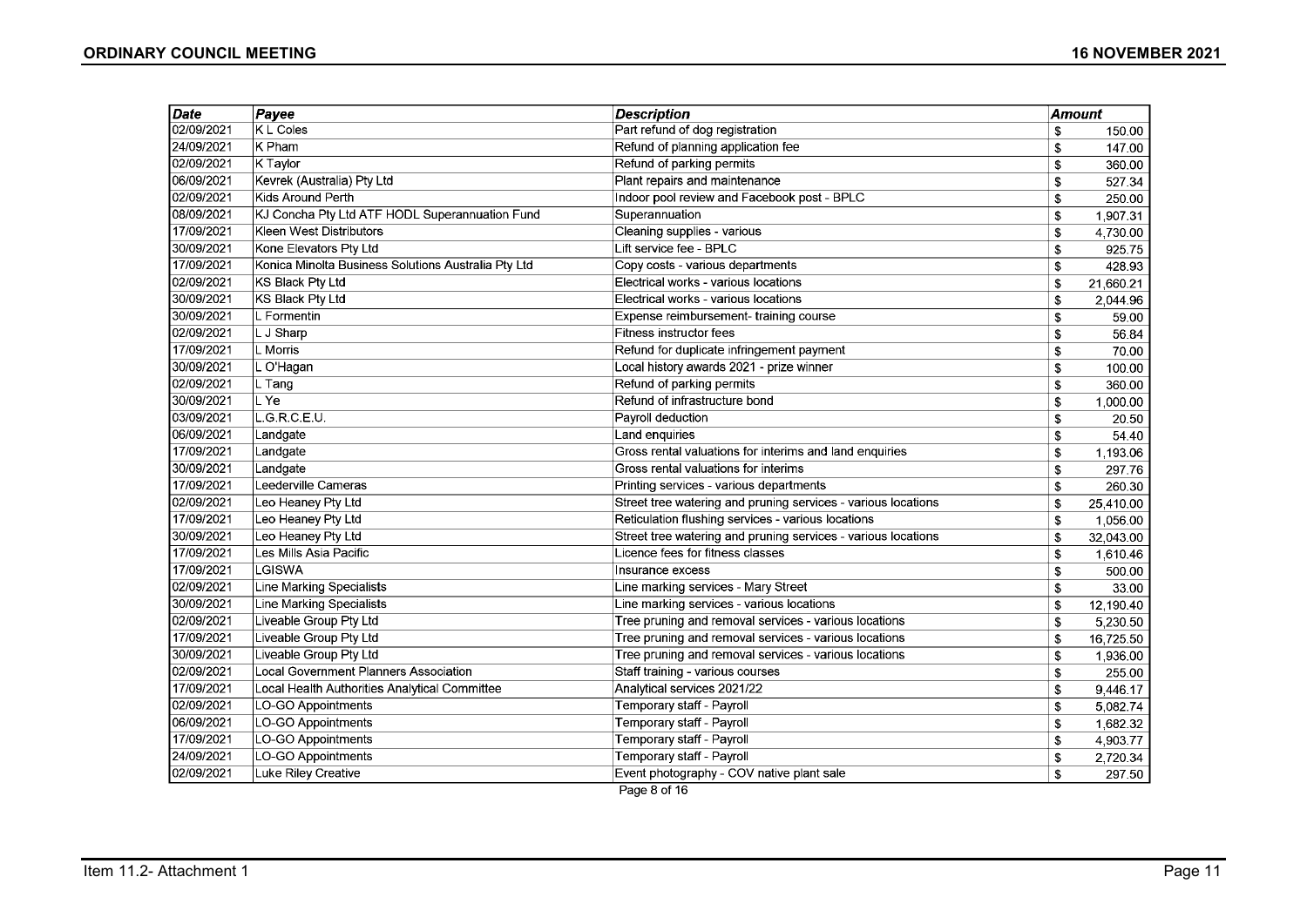| Date       | Payee                                            | <b>Description</b>                                         | <b>Amount</b> |           |
|------------|--------------------------------------------------|------------------------------------------------------------|---------------|-----------|
| 02/09/2021 | M G Jajko                                        | <b>Fitness instructor fees</b>                             | \$            | 56.84     |
| 17/09/2021 | M G Jajko                                        | Fitness instructor fees                                    | \$            | 56.84     |
| 30/09/2021 | M G Jajko                                        | Fitness instructor fees                                    | \$            | 56.84     |
| 17/09/2021 | M Hayes                                          | Refund of infrastructure bond                              | \$            | 1,750.00  |
| 17/09/2021 | M L Humich                                       | Fitness instructor fees                                    | \$            | 170.52    |
| 17/09/2021 | M P Slyth                                        | Reimbursement from heritage assistance fund                | \$            | 261.25    |
| 02/09/2021 | M Sinclair                                       | Part refund of Beatty Park Leisure Centre fees             | \$            | 87.41     |
| 02/09/2021 | M Slater                                         | Fitness instructor fees                                    | \$            | 120.58    |
| 17/09/2021 | <b>M</b> Slater                                  | <b>Fitness instructor fees</b>                             | \$            | 60.29     |
| 30/09/2021 | <b>M</b> Slater                                  | <b>Fitness instructor fees</b>                             | \$            | 60.29     |
| 02/09/2021 | M W Bayly                                        | Crossover subsidy                                          | \$            | 535.00    |
| 17/09/2021 | <b>Macri Partners</b>                            | Audit of 'Better bins' programme                           | \$            | 990.00    |
| 17/09/2021 | Major Motors Pty Ltd                             | Truck repairs and maintenance                              | \$            | 1,180.98  |
| 17/09/2021 | Manheim Pty Ltd                                  | <b>Towing services</b>                                     | \$            | 236.50    |
| 02/09/2021 | Marketforce Pty Ltd                              | Advertising services - various departments                 | \$            | 395.71    |
| 17/09/2021 | Marketforce Pty Ltd                              | Advertising services - various departments                 | \$            | 16,919.22 |
| 06/09/2021 | Massey's Herd                                    | Milk supplies - Depot                                      | \$            | 561.00    |
| 02/09/2021 | Maxima Group Training                            | School based trainees - Apprenticeship Cert II in business | \$            | 214.01    |
| 24/09/2021 | <b>Maxima Group Training</b>                     | School based trainees - Apprenticeship Cert II in business | \$            | 214.01    |
| 15/09/2021 | Mayor E Cole                                     | Council meeting fee                                        | \$            | 7,875.25  |
| 30/09/2021 | Mayor E Cole                                     | Expense reimbursement - mileage allowance                  | \$            | 492.00    |
| 17/09/2021 | McCain Building Pty Ltd                          | Refund of infrastructure bond                              | \$            | 2,000.00  |
| 30/09/2021 | McGees Property                                  | Market valuation - Avenue and Frame Court car parks        | \$            | 4,675.00  |
| 30/09/2021 | <b>McGees Property</b>                           | Market valuation - Halvorsen Hall                          | \$            | 1,650.00  |
| 02/09/2021 | McIntosh & Son WA                                | Plant repairs and maintenance                              | \$            | 3,904.49  |
| 17/09/2021 | McLeods Barristers & Solicitors                  | Legal services - SAT matter, 3 Bulwer Avenue               | \$            | 578.28    |
| 30/09/2021 | Melville Renault / Magic Kia                     | Purchase of vehicle, as per fleet management programme     | \$            | 51,215.45 |
| 08/09/2021 | Mercer Spectrum                                  | Superannuation                                             | \$            | 7,585.39  |
| 29/09/2021 | Mercer Spectrum                                  | Superannuation                                             | \$            | 5,118.57  |
| 02/09/2021 | <b>Mermaid Melody</b>                            | Entertainment for Beatty Park indoor pool open day         | \$            | 350.00    |
| 30/09/2021 | MessageMedia                                     | SMS integrating for Phoenix                                | \$            | 128.54    |
| 30/09/2021 | Messages on Hold                                 | On hold' equipment and programming upgrade                 | \$            | 463.84    |
| 17/09/2021 | Michael & Bettina Iwanoff                        | Refund of infrastructure bond                              | \$            | 2,000.00  |
| 02/09/2021 | Michael Page International Australia Pty Limited | Temporary staff - Engineering                              | \$            | 2,055.44  |
| 30/09/2021 | Michelle Kiddie Photography                      | Photography services - Local history awards                | \$            | 198.00    |
| 17/09/2021 | <b>Midland Brick Company</b>                     | Supply of bricks                                           | \$            | 1,973.25  |
| 02/09/2021 | Mind Over Matter Health and Fitness              | Seniors weekly fitness classes                             | \$            | 140.00    |
| 06/09/2021 | Mind Over Matter Health and Fitness              | Seniors weekly fitness classes                             | \$            | 70.00     |
| 17/09/2021 | Mind Over Matter Health and Fitness              | Seniors weekly fitness classes                             | \$            | 140.00    |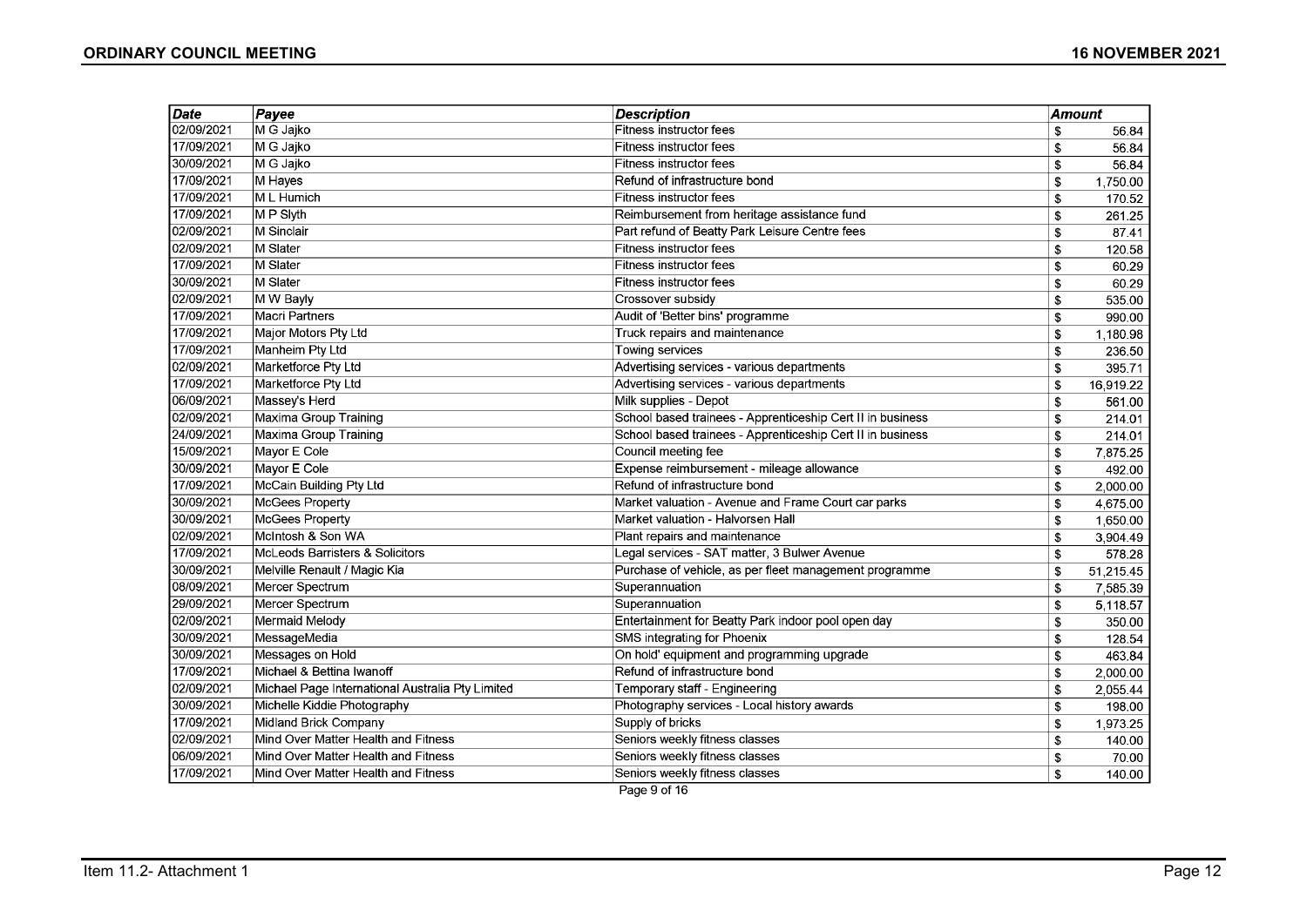| <b>Date</b> | Payee                                    | <b>Description</b>                                                        | Amount       |            |
|-------------|------------------------------------------|---------------------------------------------------------------------------|--------------|------------|
| 30/09/2021  | Mind Over Matter Health and Fitness      | Seniors weekly fitness classes                                            | \$           | 140.00     |
| 02/09/2021  | Mindarie Regional Council                | Non processable waste                                                     | \$           | 7,282.05   |
| 17/09/2021  | Mindarie Regional Council                | Processable and non processable waste and reimbursement of administration |              |            |
|             |                                          | expenses - September 21                                                   | \$           | 206,890.10 |
| 24/09/2021  | Mindarie Regional Council                | Reimbursement of administration expenses - August 21                      | \$           | 32,208.09  |
| 30/09/2021  | Mindarie Regional Council                | Processable and non processable waste                                     | \$           | 39,441.23  |
| 02/09/2021  | Minter Ellison                           | Legal services - General employment matters                               | \$           | 11,355.52  |
| 17/09/2021  | Mt Hawthorn Property Pty Ltd             | Rates refund - due to overpayment                                         | \$           | 2,072.42   |
| 02/09/2021  | Muchea Tree Farm                         | Supply of plants for COV native plant sale                                | \$           | 2,768.60   |
| 17/09/2021  | My Best Friend Veterinary Centre         | Vet services - August 21                                                  | \$           | 1,862.40   |
| 17/09/2021  | N Kumar                                  | Distribution services - 3400 postcards for various consultations          | \$           | 346.50     |
| 02/09/2021  | Nao Williams                             | Fitness instructor fees                                                   | \$           | 120.00     |
| 17/09/2021  | Natural Area Holdings Pty Ltd            | Weed control - Les Lilleyman Reserve (Spring)                             | \$           | 2,586.54   |
| 30/09/2021  | <b>New Dimension Mechanical Services</b> | Water fountain repairs - BPLC                                             | \$           | 440.24     |
| 06/09/2021  | Nightlife Music Pty Ltd                  | Crowd DJ and hire of audio/video equipment - BPLC                         | \$           | 518.77     |
| 30/09/2021  | Nightlife Music Pty Ltd                  | Crowd DJ - BPLC                                                           | \$           | 417.94     |
| 02/09/2021  | Node1 Internet                           | Fixed wireless internet charges - September 21                            | \$           | 189.00     |
| 30/09/2021  | Node1 Internet                           | Fixed wireless internet charges - October 21                              | \$           | 189.00     |
| 02/09/2021  | Noma Pty Ltd                             | Design advisory consultancy fee                                           | \$           | 440.00     |
| 17/09/2021  | Noma Pty Ltd                             | Design advisory consultancy and meeting fees                              | \$           | 2,640.00   |
| 17/09/2021  | Northsands Resources                     | Sand supplies                                                             | \$           | 431.15     |
| 17/09/2021  | NovoFit WA Pty Ltd                       | Gym equipment repairs - BPLC                                              | \$           | 2,932.71   |
| 30/09/2021  | NovoFit WA Pty Ltd                       | Gym equipment repairs - BPLC                                              | \$           | 198.00     |
| 02/09/2021  | O C Duff                                 | Crossover subsidy and refund of infrastructure bond                       | \$           | 1,000.00   |
| 02/09/2021  | Officeworks Ltd                          | Office supplies and consumables                                           | \$           | 235.86     |
| 17/09/2021  | Officeworks Ltd                          | Office supplies and consumables                                           | \$           | 250.00     |
| 30/09/2021  | Officeworks Ltd                          | Office supplies and consumables, purchase of office furniture - various   |              |            |
|             |                                          | locations; gift cards for community panel members                         | \$           | 1,959.24   |
| 02/09/2021  | Optus Billing Services Pty Ltd           | Telephone and internet charges - various locations                        | \$           | 2,731.52   |
| 17/09/2021  | Osborne Park Volkswagen                  | Vehicle service and repairs - 1HAM233                                     | \$           | 677.00     |
| 30/09/2021  | Otis Elevator Company Pty Ltd            | Lift maintenance - Admin                                                  | \$           | 2,357.74   |
| 17/09/2021  | P Cicanese                               | Expense reimbursement - court parking costs                               | \$           | 49.39      |
| 02/09/2021  | P J Diviney                              | Rates refund - due to overpayment                                         | \$           | 1,442.46   |
| 02/09/2021  | P Stokes                                 | Fitness instructor fees                                                   | \$           | 90.00      |
| 02/09/2021  | $P$ Tran                                 | Fitness instructor fees                                                   | \$           | 113.68     |
| 17/09/2021  | P Tran                                   | Fitness instructor fees                                                   | \$           | 113.68     |
| 30/09/2021  | P Tran                                   | Fitness instructor fees                                                   | \$           | 284.20     |
| 30/09/2021  | P Walker                                 | Part refund of Beatty Park Leisure Centre fees                            | \$           | 231.82     |
| 17/09/2021  | Parks and Leisure Australia              | Staff training - WA play space technical tour                             | $\mathbf{s}$ | 242.00     |

Page 10 of 16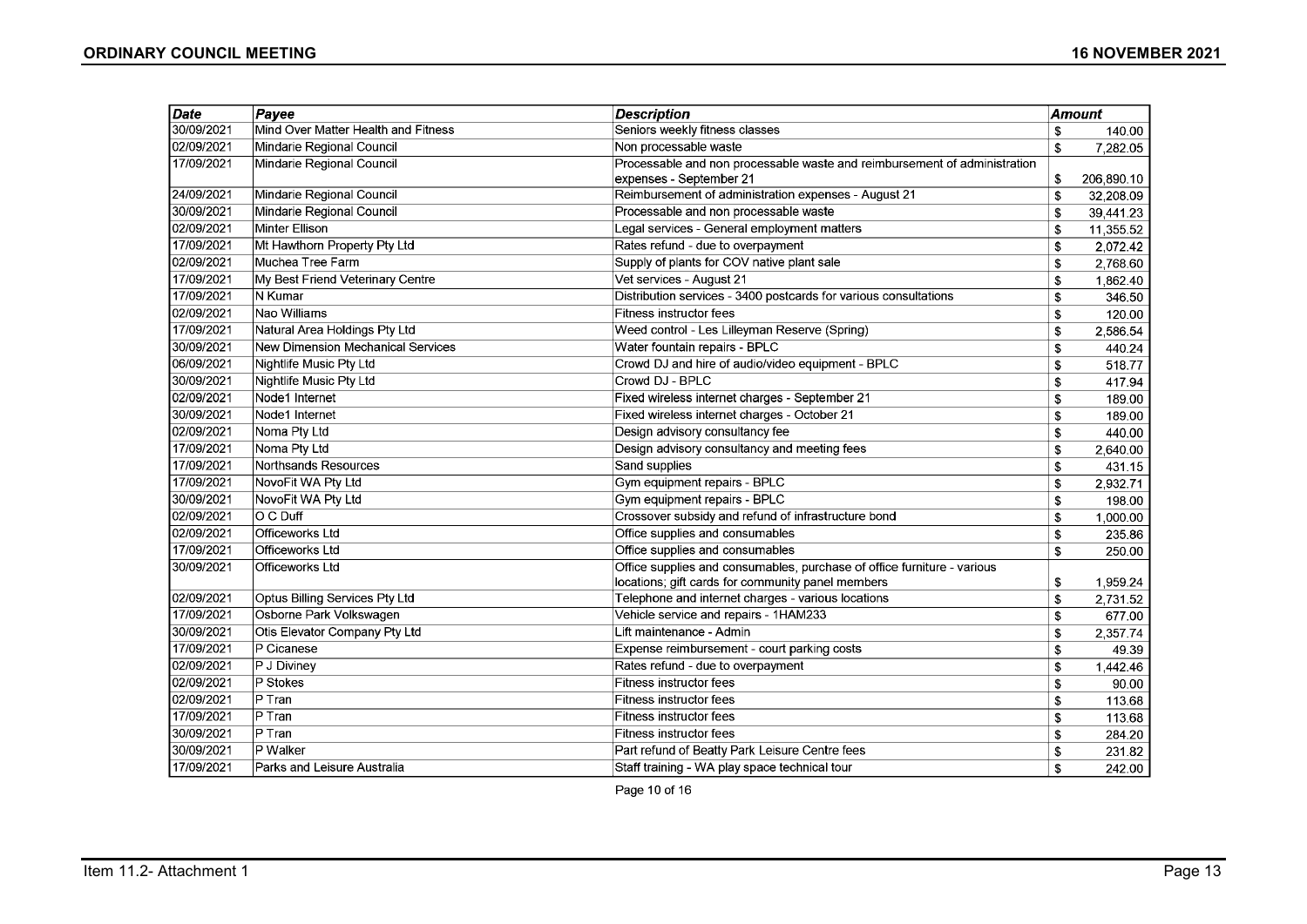| Date       | <b>Description</b><br>Payee          |                                                          |            | <b>Amount</b> |  |
|------------|--------------------------------------|----------------------------------------------------------|------------|---------------|--|
| 17/09/2021 | PeopleSense by Altius                | Counselling services                                     | \$         | 1,751.20      |  |
| 02/09/2021 | Perth Bouncy Castle Hire             | Inflatable slide hire - Beatty Park indoor pool open day | \$         | 1,166.00      |  |
| 02/09/2021 | Perth Property Management            | Refund of September parking permits                      | \$         | 540.00        |  |
| 30/09/2021 | Perth Property Management            | Refund of October parking permits                        | \$         | 540.00        |  |
| 17/09/2021 | Pink and Grey Marketing              | Temporary staff - Marketing                              | \$         | 600.00        |  |
| 30/09/2021 | Pink and Grey Marketing              | Temporary staff - Marketing                              | \$         | 2,325.00      |  |
| 30/09/2021 | Pitney Bowes Australia Pty Ltd       | Seal bottles for letter folding machine                  | \$         | 176.00        |  |
| 17/09/2021 | Plantrite                            | Supply of plants                                         | \$         | 8,691.54      |  |
| 17/09/2021 | Plastic Card Printing Pty Ltd        | Supply of authorisation cards                            | \$         | 25.30         |  |
| 24/09/2021 | Plastic Card Printing Pty Ltd        | Supply of authorisation cards                            | \$         | 14.30         |  |
| 30/09/2021 | Pointsbuild Pty Limited              | Staff training - fire safety                             | \$         | 176.00        |  |
| 30/09/2021 | Poolshop Online Pty Ltd              | Pool chemicals - BPLC                                    | \$         | 1,757.80      |  |
| 30/09/2021 | PPG Industries Australia Pty Ltd     | Supply of paint                                          | \$         | 1,524.73      |  |
| 02/09/2021 | Print and Sign Co                    | Printing services - various departments                  | \$         | 486.20        |  |
| 17/09/2021 | Print and Sign Co                    | Printing services - various departments                  | \$         | 1,394.95      |  |
| 30/09/2021 | Print and Sign Co                    | Printing services - various departments                  | \$         | 964.26        |  |
| 06/09/2021 | Priority 1 Fire and Safety Pty Ltd   | Staff training - Fire warden awareness (BPLC)            | \$         | 770.00        |  |
| 06/09/2021 | Pro Turf Services                    | Plant repairs and maintenance                            | \$         | 623.92        |  |
| 30/09/2021 | Proficiency Group Pty Ltd            | Annual software maintenance - Content Manager            | \$         | 1,975.50      |  |
| 06/09/2021 | Profounder Turfmaster Pty Ltd        | Turf maintenance - various locations                     | \$         | 8,783.04      |  |
| 17/09/2021 | Profounder Turfmaster Pty Ltd        | Turf maintenance - Leederville Oval                      | \$         | 10,070.00     |  |
| 30/09/2021 | Profounder Turfmaster Pty Ltd        | Turf maintenance - various locations                     | \$         | 9,575.04      |  |
| 02/09/2021 | Programmed Integrated Workforce Ltd  | Temporary staff - Parks                                  | \$         | 3,708.82      |  |
| 17/09/2021 | Programmed Integrated Workforce Ltd  | Temporary staff - Parks                                  | \$         | 1,625.80      |  |
| 24/09/2021 | Programmed Integrated Workforce Ltd  | Temporary staff - Parks                                  | \$         | 3,442.45      |  |
| 02/09/2021 | Programmed Skilled Workforce Limited | Temporary staff - various departments                    | \$         | 4,304.45      |  |
| 17/09/2021 | Programmed Skilled Workforce Limited | Temporary staff - Waste                                  | \$         | 3,203.43      |  |
| 24/09/2021 | Programmed Skilled Workforce Limited | Temporary staff - Engineering                            | \$         | 22,736.27     |  |
| 30/09/2021 | Programmed Skilled Workforce Limited | Temporary staff - various departments                    | \$         | 6,385.56      |  |
| 02/09/2021 | Protector Fire Services Pty Ltd      | Service fire equipment - BPLC                            | \$         | 5,801.84      |  |
| 06/09/2021 | Protector Fire Services Pty Ltd      | Service fire equipment - BPLC                            | \$         | 542.19        |  |
| 17/09/2021 | Protector Fire Services Pty Ltd      | Service fire equipment - various locations               | \$         | 220.00        |  |
| 30/09/2021 | Protector Fire Services Pty Ltd      | Service fire equipment - BPLC                            | \$         | 429.00        |  |
| 02/09/2021 | Quality Press                        | Printing services - animal registration forms            | \$         | 515.90        |  |
| 17/09/2021 | R Camerer                            | Part refund of Beatty Park Leisure Centre fees           | $\sqrt{3}$ | 207.58        |  |
| 02/09/2021 | R Crawley                            | Part refund of dog registration                          | \$         | 150.00        |  |
| 30/09/2021 | $ R$ Gaut                            | Part refund of dog registration                          | \$         | 150.00        |  |
| 30/09/2021 | R Gidgup                             | Local history awards 2021 - prize winner                 | \$         | 200.00        |  |
| 02/09/2021 | R H Audino                           | Rates refund - due to overpayment                        | \$         | 1,832.16      |  |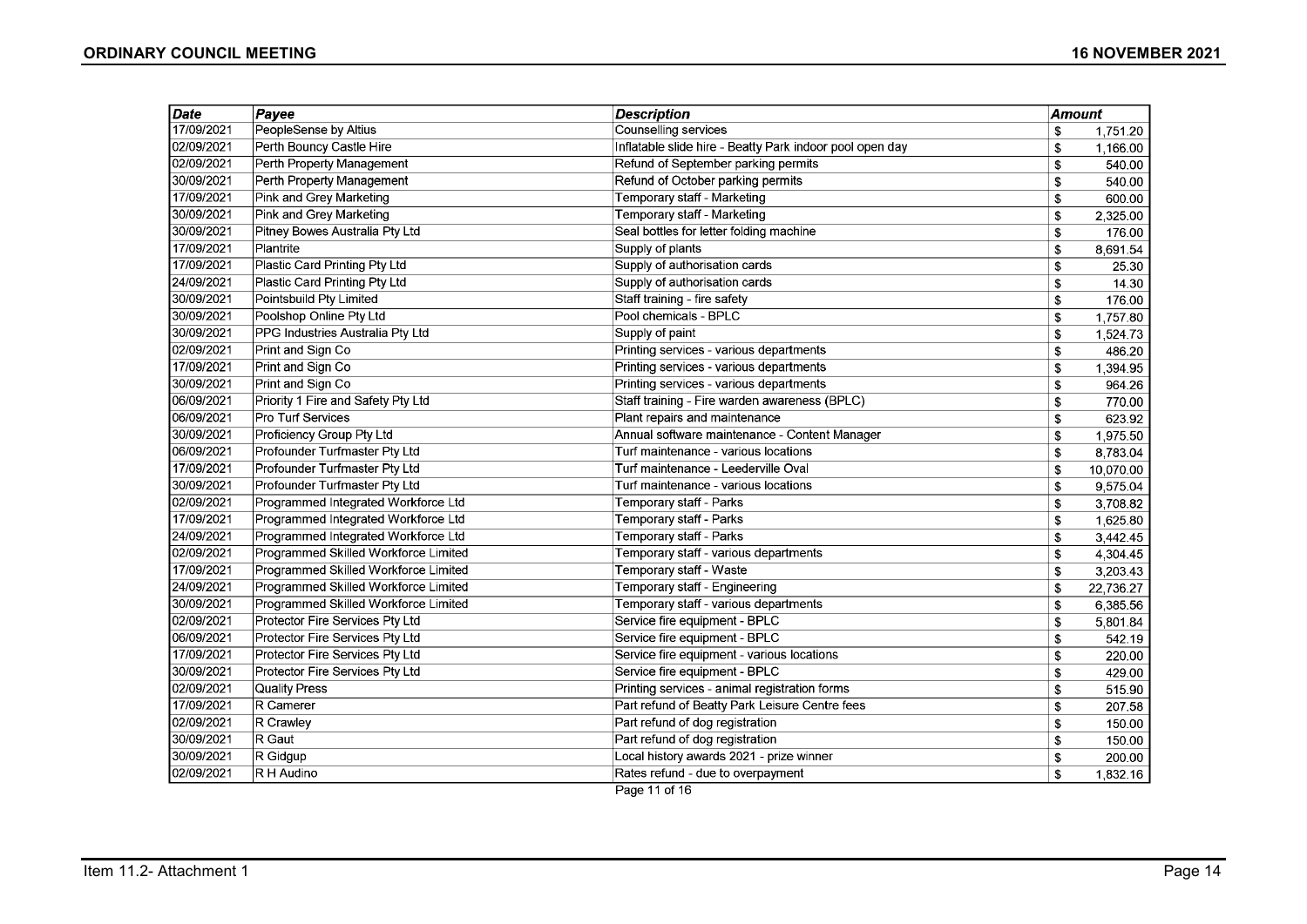| Date       | Payee                                             | <b>Description</b>                                            | Amount |           |
|------------|---------------------------------------------------|---------------------------------------------------------------|--------|-----------|
| 17/09/2021 | <b>RLHill</b>                                     | Expense reimbursement- 3 laptop bags (Compliance)             | \$     | 89.85     |
| 02/09/2021 | Rada & Neso Services                              | Carpet cleaning services - BPLC                               | \$     | 700.00    |
| 17/09/2021 | Rada & Neso Services                              | <b>Cleaning services - BPLC</b>                               | \$     | 9,600.00  |
| 30/09/2021 | Rada & Neso Services                              | Cleaning services - BPLC                                      | \$     | 1,350.00  |
| 02/09/2021 | Rawlinsons (WA)                                   | Cost estimate reports - various projects                      | \$     | 3,740.00  |
| 17/09/2021 | Rawlinsons (WA)                                   | Cost estimate report - Hyde Park West ablutions refurbishment | \$     | 1.540.00  |
| 17/09/2021 | Raymond Lesley Espinos                            | <b>Fitness instructor fees</b>                                | \$     | 454.72    |
| 30/09/2021 | <b>REALMstudios Pty Ltd</b>                       | Design advisory meeting fees                                  | \$     | 440.00    |
| 17/09/2021 | Rebecca Mathias                                   | Fitness instructor fees                                       | \$     | 300.00    |
| 30/09/2021 | Rebecca Mathias                                   | Fitness instructor fees                                       | \$     | 300.00    |
| 17/09/2021 | Rebound WA                                        | Donation - Wheelchair challenge                               | \$     | 500.00    |
| 17/09/2021 | Redimed Pty Ltd                                   | Employee medical services                                     | \$     | 341.00    |
| 30/09/2021 | Redimed Pty Ltd                                   | Employee medical services                                     | \$     | 335.50    |
| 02/09/2021 | <b>Regents Commercial</b>                         | Rent - Barlee Street car park (September 21)                  | \$     | 6,050.00  |
| 24/09/2021 | <b>Regents Commercial</b>                         | Rent - Barlee Street car park (October 21)                    | \$     | 6,050.00  |
| 30/09/2021 | <b>Regents Commercial</b>                         | Variable outgoings - Barlee Street car park                   | \$     | 2,882.73  |
| 02/09/2021 | Rellim Brickwork                                  | Reinstate dividing brick wall - Britannia Reserve             | \$     | 2,445.00  |
| 17/09/2021 | <b>Rellim Brickwork</b>                           | Remove and rebuild brick piers - Britannia Reserve            | \$     | 1,250.00  |
| 06/09/2021 | REmida Perth Inc                                  | Annual membership renewal                                     | \$     | 230.00    |
| 17/09/2021 | Renew Property Maintenance                        | Clearing rights of way and tipping fees - various locations   | \$     | 5,555.00  |
| 30/09/2021 | Repco                                             | Auto part supplies - various                                  | \$     | 137.34    |
| 06/09/2021 | Revelation Perth International Film Festival Inc. | Sponsorship - Perth international film festival 2021          | \$     | 22,000.00 |
| 30/09/2021 | Revelation Perth International Film Festival Inc. | Film project 2021/22 - first progress payment of three        | \$     | 11,000.00 |
| 17/09/2021 | <b>Richard Harrison</b>                           | Bee removal services - Egina Street                           | \$     | 150.00    |
| 17/09/2021 | Ringie                                            | Onsite support - Cisco telephony service                      | \$     | 2,970.00  |
| 30/09/2021 | Ringie                                            | Onsite support - Cisco telephony service                      | \$     | 3,630.00  |
| 02/09/2021 | Robert Logan Homes Pty Ltd                        | Refund of right of way bond                                   | \$     | 500.00    |
| 30/09/2021 | Roof Safety Solutions Pty Ltd                     | Height safety inspections - various locations                 | \$     | 2,596.00  |
| 24/09/2021 | <b>Rosemount Hotel</b>                            | Catering services for City event - Citizenship ceremony       | \$     | 990.00    |
| 02/09/2021 | Rosewood Care Group Inc.                          | Rates refund - due to overpayment                             | \$     | 14,593.06 |
| 02/09/2021 | <b>RPG Auto Electrics</b>                         | Plant repairs and maintenance                                 | \$     | 2,012.01  |
| 06/09/2021 | <b>RPG Auto Electrics</b>                         | Plant repairs and maintenance                                 | \$     | 187.00    |
| 17/09/2021 | <b>RPG Auto Electrics</b>                         | Plant repairs and maintenance                                 | \$     | 452.10    |
| 30/09/2021 | <b>RPG Auto Electrics</b>                         | Dashcam installation - various vehicles                       | \$     | 7,150.00  |
| 02/09/2021 | <b>Rubek Automatic Doors</b>                      | Repair automatic door - Loftus Recreation Centre              | \$     | 242.00    |
| 17/09/2021 | <b>Rubek Automatic Doors</b>                      | Repair automatic door - Admin                                 | \$     | 145.20    |
| 02/09/2021 | S Patchett                                        | Fitness instructor fees                                       | \$     | 360.00    |
| 17/09/2021 | S Patchett                                        | Fitness instructor fees                                       | \$     | 720.00    |
| 30/09/2021 | S Patchett                                        | Fitness instructor fees                                       | \$     | 360.00    |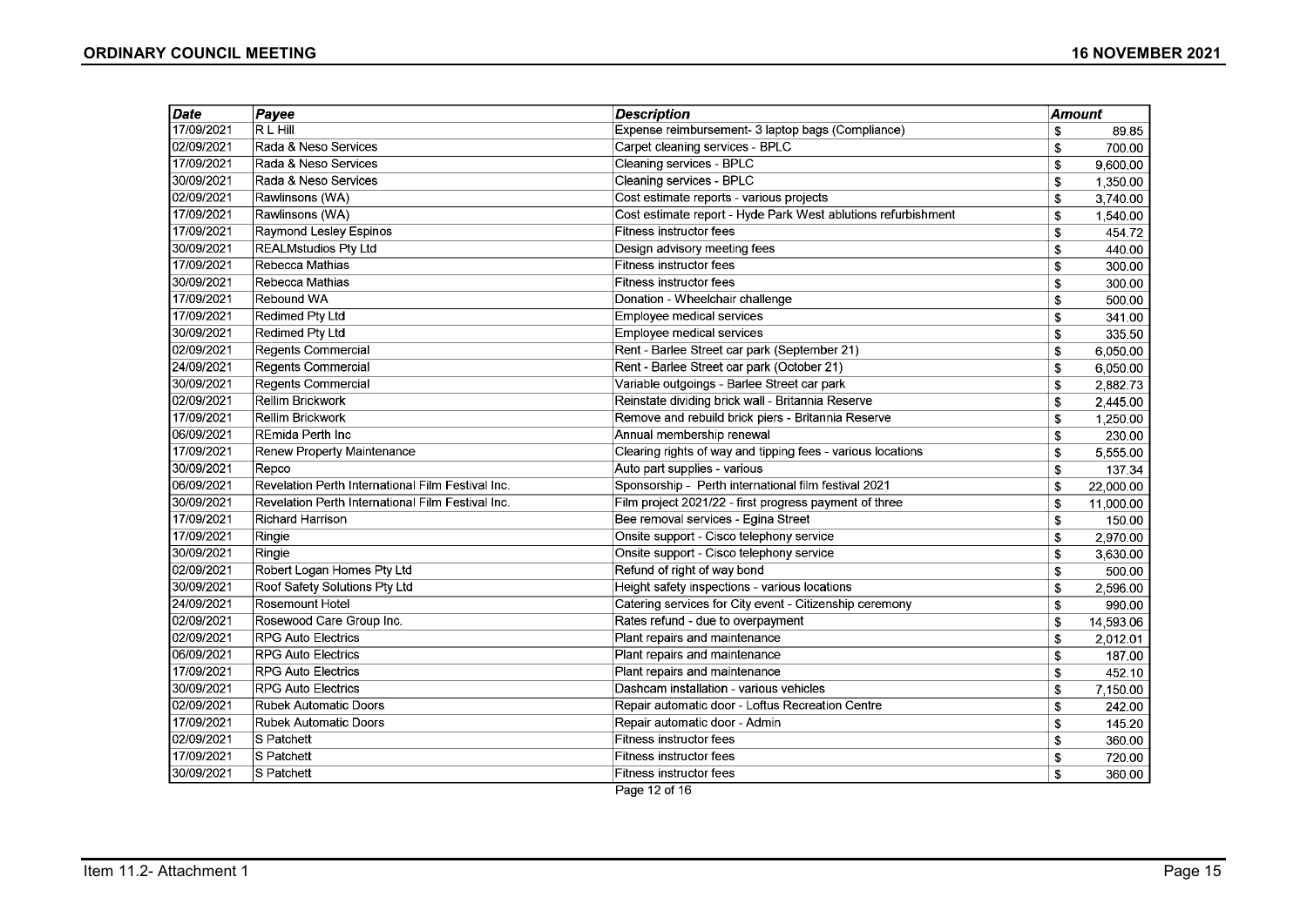| $\overline{Date}$ | Payee                                   | <b>Description</b>                                                  | <b>Amount</b> |           |
|-------------------|-----------------------------------------|---------------------------------------------------------------------|---------------|-----------|
| 17/09/2021        | S Walsh                                 | Artist fees for indoor pool tile artwork                            | \$            | 1,000.00  |
| 17/09/2021        | Safari Building Products                | Hardware supplies - Depot                                           | \$            | 1,450.13  |
| 17/09/2021        | Sage Consulting Engineers               | Electrical design - Britannia Reserve floodlighting                 | \$            | 6,688.00  |
| 30/09/2021        | <b>Sage Consulting Engineers</b>        | Electrical design and consultancy - Britannia Reserve floodlighting | \$            | 1,980.00  |
| 17/09/2021        | Saltus Built Pty Ltd                    | Refund of infrastructure bond                                       | \$            | 2,000.00  |
| 02/09/2021        | Sam's Repairs & Maintenance             | Sign installation and maintenance - various locations               | \$            | 2,981.00  |
| 17/09/2021        | Sam's Repairs & Maintenance             | Sign installation and maintenance - various locations               | \$            | 1,727.00  |
| 30/09/2021        | Sam's Repairs & Maintenance             | Sign installation and maintenance - various locations               | \$            | 8,327.00  |
| 30/09/2021        | Sanax Medical & First Aid Supplies      | First aid supplies - BPLC                                           | \$            | 182.66    |
| 17/09/2021        | Sanderson's Outdoor Power Equipment     | Plant repairs and maintenance                                       | \$            | 398.00    |
| 17/09/2021        | <b>SAS Locksmiths</b>                   | Key cutting and lock maintenance service - various locations        | \$            | 243.75    |
| 02/09/2021        | Scarboro Toyota                         | Vehicle service and repairs                                         | \$            | 293.05    |
| 17/09/2021        | Scarboro Toyota                         | Vehicle service and repairs                                         | \$            | 844.12    |
| 30/09/2021        | Scarboro Toyota                         | Vehicle service and repairs                                         | \$            | 469.55    |
| 17/09/2021        | Securus                                 | Security services - various locations                               | \$            | 4,707.13  |
| 02/09/2021        | ServiceFM Pty Ltd                       | Cleaning services - Loftus Community Centre                         | \$            | 2,811.67  |
| 17/09/2021        | ServiceFM Pty Ltd                       | Cleaning services and cleaning materials - various locations        | \$            | 33,914.86 |
| 02/09/2021        | <b>Sifting Sands</b>                    | Sand cleaning service - Shakespeare Street Reserve                  | \$            | 299.20    |
| 17/09/2021        | Sigma Chemicals                         | Pool chemicals and pool equipment repairs - BPLC                    | \$            | 3,889.16  |
| 24/09/2021        | Sigma Chemicals                         | Pool chemicals - BPLC                                               | \$            | 268.95    |
| 30/09/2021        | Signbiz WA Pty Ltd                      | Sign supplies - various locations                                   | \$            | 1,091.20  |
| 30/09/2021        | Skye Group Pty Ltd                      | Merchandise - BPLC                                                  | \$            | 1,562.64  |
| 30/09/2021        | Slater-Gartrell Sports                  | Remove old and install new wicket - Britannia Reserve               | \$            | 8,388.60  |
| 17/09/2021        | Smoke and Mirrors AV                    | Supply of PA system - Citizenship ceremony                          | \$            | 874.25    |
| 06/09/2021        | Solo Resource Recovery                  | Pressure cleaning services - various locations                      | \$            | 42,871.13 |
| 17/09/2021        | Soundtown                               | Accessories to PA system - BPLC                                     | \$            | 655.20    |
| 30/09/2021        | Soundtown                               | Accessories to PA system - BPLC                                     | \$            | 119.00    |
| 17/09/2021        | SpacetoCo Pty Ltd                       | Facilities weekly reporting and financial handling                  | \$            | 660.00    |
| 17/09/2021        | <b>Specialist Mail Services</b>         | Printing services - postcards for sustainable home month            | \$            | 141.90    |
| 17/09/2021        | Speedo Australia Pty Ltd                | Merchandise - BPLC                                                  | \$            | 10,102.40 |
| 30/09/2021        | Speedo Australia Pty Ltd                | Merchandise - BPLC                                                  | \$            | 6,325.55  |
| 02/09/2021        | Sportsworld Of WA                       | Merchandise - BPLC                                                  | \$            | 2,238.50  |
| 30/09/2021        | Sportsworld Of WA                       | Merchandise - BPLC                                                  | \$            | 12,898.05 |
| 02/09/2021        | SPP Group WA Pty Ltd                    | Mechanical consultancy - DLGSC                                      | \$            | 5,445.00  |
| 17/09/2021        | St John Ambulance Western Australia Ltd | Staff first aid training and servicing Depot first aid kits         | \$            | 2,883.21  |
| 17/09/2021        | <b>Steann Pty Ltd</b>                   | Bulk verge hard waste collection                                    | \$            | 46,047.65 |
| 24/09/2021        | Steann Pty Ltd                          | Bulk verge hard waste collection                                    | \$            | 55,853.05 |
| 08/09/2021        | Steeg Banham Superannuation Fund        | Superannuation                                                      | \$            | 306.68    |
| 30/09/2021        | Stephen Carrick Architects Pty Ltd      | Design advisory meeting fees and heritage advice                    | \$            | 1,320.00  |
|                   |                                         | Page 13 of 16                                                       |               |           |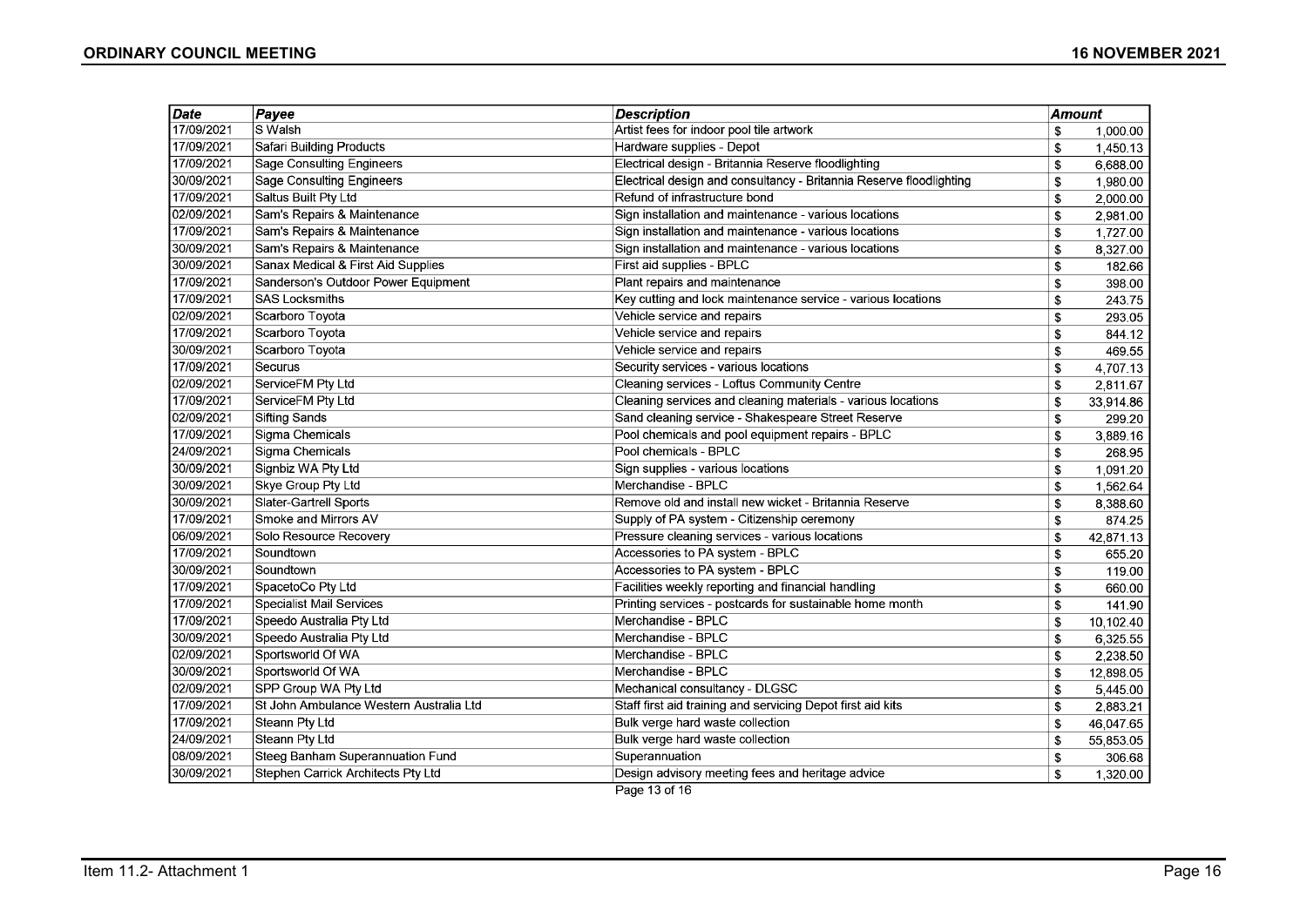| Date       | Payee                                               | <b>Description</b>                                     | <b>Amount</b> |            |
|------------|-----------------------------------------------------|--------------------------------------------------------|---------------|------------|
| 02/09/2021 | Stott Hoare                                         | Supply of computer monitors and accessories            | \$            | 5,923.50   |
| 17/09/2021 | Stott Hoare                                         | Supply of computers                                    | \$            | 19,767.00  |
| 30/09/2021 | Suez Recycling & Recovery Pty Ltd                   | Waste collection - BPLC                                | \$            | 1,402.42   |
| 30/09/2021 | Sun Bum Australia Pty Ltd                           | Merchandise - BPLC                                     | \$            | 1,903.01   |
| 08/09/2021 | SuperChoice Services Pty Ltd                        | Superannuation                                         | \$            | 335,095.71 |
| 24/09/2021 | Swimming WA                                         | Hire of training room - COV digital archive project    | \$            | 2,522.58   |
| 30/09/2021 | Swimming WA                                         | Hire of training room - COV digital archive project    | \$            | 1,261.29   |
| 02/09/2021 | Synergy                                             | Electricity and gas charges - various locations        | \$            | 970.50     |
| 06/09/2021 | Synergy                                             | Electricity and gas charges - various locations        | $\sqrt{3}$    | 23,021.53  |
| 17/09/2021 | Synergy                                             | Electricity and gas charges - various locations        | \$            | 78,464.60  |
| 24/09/2021 | Synergy                                             | Electricity and gas charges - various locations        | \$            | 27,310.06  |
| 30/09/2021 | Synergy                                             | Electricity and gas charges - various locations        | \$            | 1,384.78   |
| 30/09/2021 | T N Mathews                                         | Local history awards 2021 - prize winner               | \$            | 300.00     |
| 02/09/2021 | Tamala Park Regional Council                        | GST for sale of land - July 21                         | \$            | 1,585.17   |
| 30/09/2021 | Tamala Park Regional Council                        | GST for sale of land - August 21                       | \$            | 11,415.96  |
| 17/09/2021 | Tangibility Pty Ltd                                 | Supply of FOGO promotional items                       | \$            | 7,364.50   |
| 17/09/2021 | Technologically Speaking                            | Digital health literacy workshop - Library             | \$            | 400.00     |
| 17/09/2021 | Technology One Ltd                                  | GIS consulting services                                | \$            | 2,156.00   |
| 02/09/2021 | Teena Smith                                         | Fitness instructor fees                                | \$            | 710.00     |
| 17/09/2021 | Teena Smith                                         | Fitness instructor fees                                | \$            | 1,170.00   |
| 30/09/2021 | Teena Smith                                         | <b>Fitness instructor fees</b>                         | \$            | 380.00     |
| 02/09/2021 | Telstra Corporation Ltd                             | Telephone and internet charges - various locations     | \$            | 931.75     |
| 30/09/2021 | <b>Telstra Corporation Ltd</b>                      | Telephone and internet charges - various locations     | \$            | 501.72     |
| 02/09/2021 | <b>Temptations Catering</b>                         | Catering for City event - community panel workshop     | \$            | 394.26     |
| 17/09/2021 | <b>Temptations Catering</b>                         | Catering for City event - community panel workshop     | \$            | 475.64     |
| 17/09/2021 | The Backlot Perth                                   | Cinema hire - NAIDOC week Firestarter screening        | \$            | 495.00     |
| 30/09/2021 | The BBQ Man                                         | BBQ and pressure cleaning services - various locations | \$            | 6,117.64   |
| 30/09/2021 | The Nappy Guru                                      | Cloth nappy subsidy program                            | \$            | 210.00     |
| 24/09/2021 | The Pink Tank                                       | Cartoon poster design - BPLC sauna                     | \$            | 385.00     |
| 17/09/2021 | The Royal Life Saving Society Western Australia Inc | Servicing of AIDS memorial fountain                    | \$            | 891.00     |
| 06/09/2021 | The Salvation Army                                  | Rates refund - due to overpayment                      | \$            | 1,560.00   |
| 08/09/2021 | The Trustee for Fergco Family Super Fund            | Superannuation                                         | \$            | 2,924.34   |
| 08/09/2021 | The Trustee for Guild Retirement Fund               | Superannuation                                         | \$            | 857.27     |
| 02/09/2021 | Tom Lawton - Bobcat Hire                            | <b>Bobcat hire</b>                                     | \$            | 10,398.30  |
| 17/09/2021 | Tom Lawton - Bobcat Hire                            | <b>Bobcat hire</b>                                     | \$            | 5,024.80   |
| 30/09/2021 | Tom Lawton - Bobcat Hire                            | Bobcat hire and tipping fees for verges                | \$            | 12,232.00  |
| 30/09/2021 | <b>Toolmart Australia Pty Ltd</b>                   | Hardware supplies - Depot                              | \$            | 107.40     |
| 02/09/2021 | <b>Total Green Recycling</b>                        | Electronic waste recycling                             | \$            | 599.82     |
| 02/09/2021 | Totally Workwear Mt Hawthorn                        | Uniform supplies - various departments                 | \$            | 449.75     |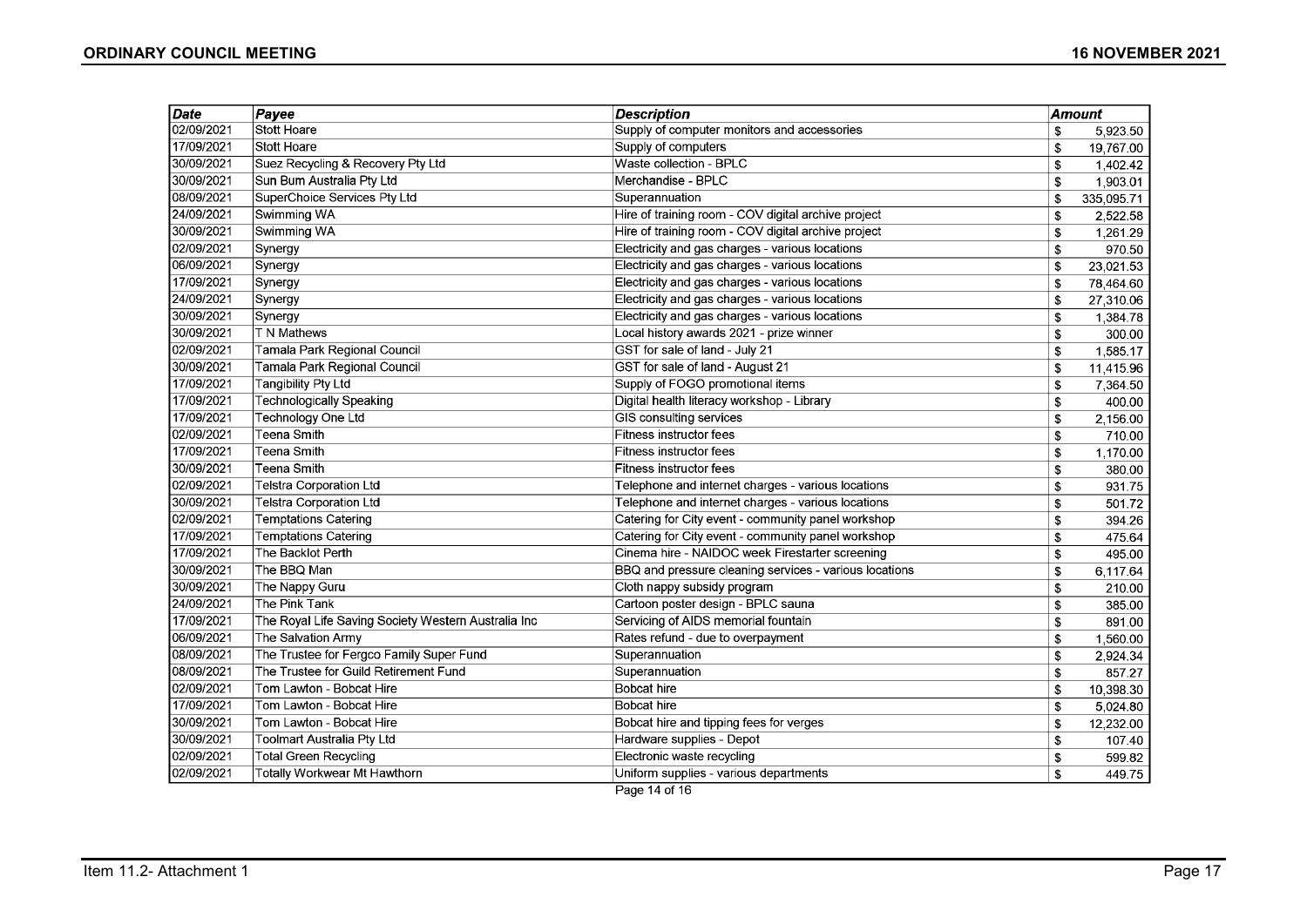| Date       | Payee                                                         | <b>Description</b>                                         | <b>Amount</b> |            |
|------------|---------------------------------------------------------------|------------------------------------------------------------|---------------|------------|
| 17/09/2021 | <b>Totally Workwear Mt Hawthorn</b>                           | Uniform supplies - various departments                     | \$            | 658.90     |
| 30/09/2021 | Totally Workwear Mt Hawthorn                                  | Uniform supplies - various departments                     | \$            | 7,805.18   |
| 17/09/2021 | Traffic Systems West (Ennis Traffic Safety Solutions Pty Ltd) | Replace hazard boards - various locations                  | \$            | 1,573.00   |
| 30/09/2021 | Traffic Systems West (Ennis Traffic Safety Solutions Pty Ltd) | Supply of road marking tape                                | \$            | 1,022.18   |
| 30/09/2021 | Tree Amigos                                                   | Street trees and parks pruning/removal - various locations | \$            | 9,435.01   |
| 17/09/2021 | Trident Plastics (SA) Pty Ltd                                 | Supply of waste bins                                       | \$            | 32,760.20  |
| 24/09/2021 | Trisley's Hydraulic Services Pty Ltd                          | Pool filtration renewal and associated works - BPLC        | \$            | 136,408.80 |
| 30/09/2021 | Trisley's Hydraulic Services Pty Ltd                          | Pool equipment maintenance and water treatment - BPLC      | \$            | 792.00     |
| 02/09/2021 | Truck Centre (WA) Pty Ltd                                     | Truck repairs and maintenance                              | \$            | 2,038.56   |
| 17/09/2021 | Truck Centre (WA) Pty Ltd                                     | Truck repairs and maintenance                              | \$            | 991.35     |
| 30/09/2021 | Truck Centre (WA) Pty Ltd                                     | Truck repairs and maintenance                              | \$            | 2,123.52   |
| 02/09/2021 | Trustees for The Folan Family Trust                           | Staff training - Executive coaching                        | \$            | 3,763.37   |
| 17/09/2021 | Trustees for The Folan Family Trust                           | Design and facilitation of HR team session                 | \$            | 1,980.00   |
| 30/09/2021 | Tyres4U Pty Ltd                                               | Tyre replacements and maintenance                          | \$            | 1,379.40   |
| 06/09/2021 | <b>Universal Diggers</b>                                      | Plant hire - Depot                                         | \$            | 5,522.00   |
| 17/09/2021 | Universal Diggers                                             | Plant hire - Depot                                         | \$            | 8,984.25   |
| 30/09/2021 | Universal Diggers                                             | Plant hire - Depot                                         | \$            | 16,381.75  |
| 30/09/2021 | ∣V Baisden                                                    | Reimbursement of playgroup fees                            | \$            | 190.00     |
| 30/09/2021 | V L Momsen                                                    | Part refund of dog registration                            | \$            | 150.00     |
| 02/09/2021 | VL Tran                                                       | Part refund of Beatty Park Leisure Centre fees             | \$            | 688.93     |
| 02/09/2021 | Vinsan Contracting Pty Ltd                                    | Refund of infrastructure bond                              | \$            | 1,000.00   |
| 02/09/2021 | Vorgee Pty Ltd                                                | Merchandise - BPLC                                         | \$            | 1,151.37   |
| 30/09/2021 | Vorgee Pty Ltd                                                | Merchandise - BPLC                                         | \$            | 396.00     |
| 02/09/2021 | W.A. Hino Sales & Service                                     | Plant repairs and maintenance                              | \$            | 805.00     |
| 17/09/2021 | W.A. Hino Sales & Service                                     | Plant repairs and maintenance                              | \$            | 1,210.30   |
| 17/09/2021 | WA Structural Consulting Engineers Pty Ltd                    | Engineering inspection - North Perth common                | \$            | 3,850.00   |
| 30/09/2021 | Walter & Doolan - Leisha Eatts                                | Welcome to Country - Local History awards                  | \$            | 600.00     |
| 02/09/2021 | <b>Water Corporation</b>                                      | Water charges - various locations                          | \$            | 2,054.35   |
| 17/09/2021 | <b>Water Corporation</b>                                      | Water charges - various locations                          | \$            | 14,965.58  |
| 24/09/2021 | <b>Water Corporation</b>                                      | Water charges - various locations                          | \$            | 23,710.36  |
| 17/09/2021 | WC Convenience Management Pty Ltd                             | Maintenance of exeloos - various locations                 | \$            | 3,992.44   |
| 02/09/2021 | West Australian Newspapers Limited                            | Library newspaper delivery                                 | \$            | 288.00     |
| 02/09/2021 | Western Resource Recovery Pty Ltd                             | Grease trap maintenance - various locations                | \$            | 762.30     |
| 17/09/2021 | Western Resource Recovery Pty Ltd                             | Grease trap maintenance - Loftus Recreation Centre         | \$            | 192.50     |
| 30/09/2021 | Western Resource Recovery Pty Ltd                             | Grease trap maintenance - Charles Veryard Reserve          | $\sqrt{3}$    | 212.30     |
| 02/09/2021 | West-Sure Group Pty Ltd                                       | Cash collection services - Admin                           | \$            | 125.40     |
| 17/09/2021 | West-Sure Group Pty Ltd                                       | Cash collection services - various locations               | \$            | 2,545.29   |
| 17/09/2021 | Wilson Security                                               | Security services - various locations                      | \$            | 214.50     |
| 17/09/2021 | Winc Australia Pty Ltd                                        | Office supplies and consumables                            | \$            | 667.22     |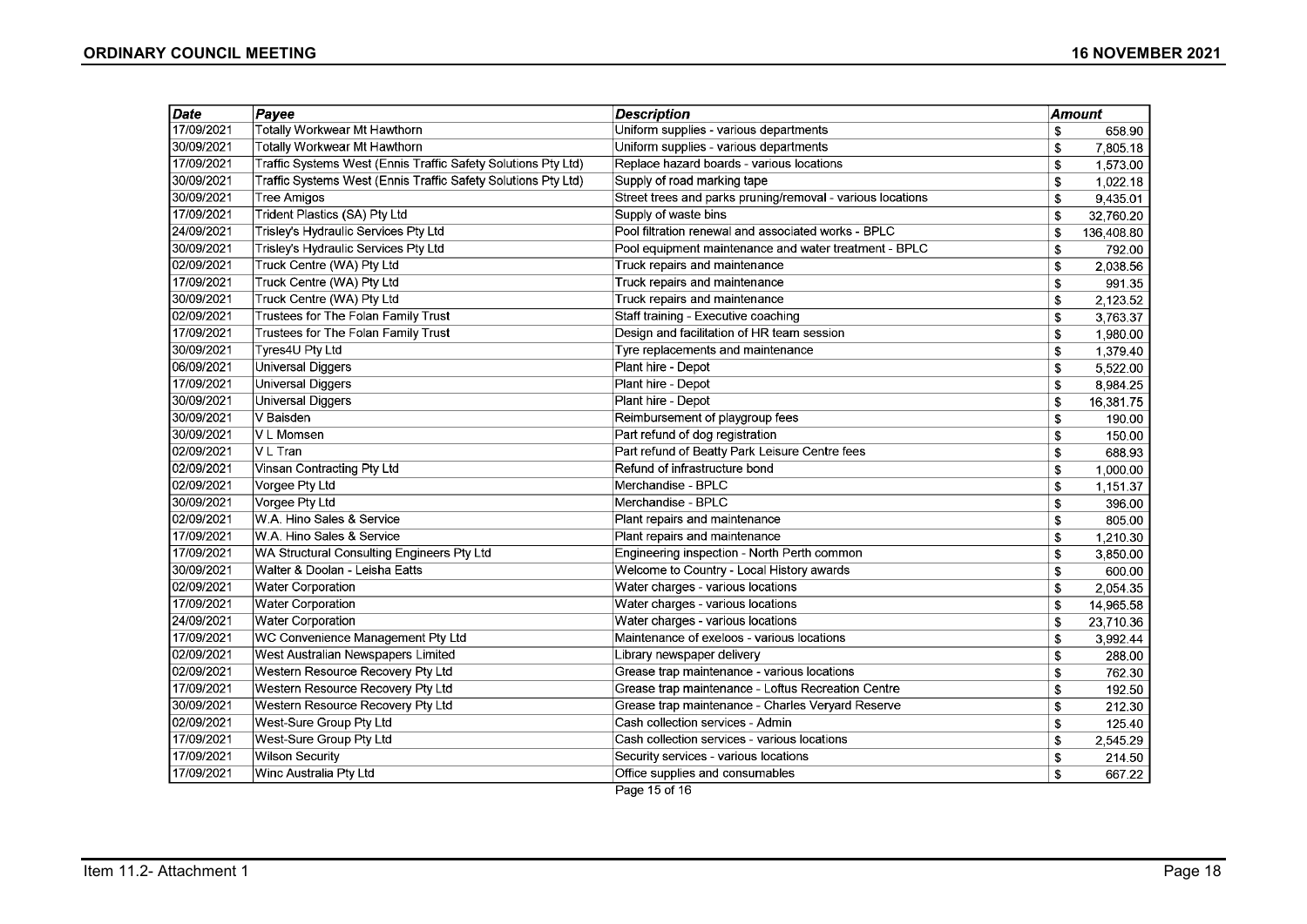| Date                  | Payee                                 | <b>Description</b>                                                            |    | <b>Amount</b>  |
|-----------------------|---------------------------------------|-------------------------------------------------------------------------------|----|----------------|
| 30/09/2021            | Winc Australia Pty Ltd                | Office supplies and consumables                                               | \$ | 299.29         |
| 30/09/2021            | <b>Woodlands Distributors Pty Ltd</b> | Supply of compostable dog waste bags                                          | \$ | 8,045.40       |
| 17/09/2021            | <b>Work Metrics Pty Ltd</b>           | Online inductions - BPLC                                                      | \$ | 110.00         |
| 06/09/2021            | Worldwide East Perth                  | Printing services - various departments                                       | S  | 231.00         |
| 17/09/2021            | Worldwide East Perth                  | Printing services - various departments                                       | \$ | 423.50         |
| 24/09/2021            | Yael K & Associates                   | Refund of planning application fee                                            | \$ | 295.00         |
| 02/09/2021            | YogaNut                               | Fitness instructor fees                                                       | S  | 360.00         |
| 17/09/2021            | YogaNut                               | Fitness instructor fees                                                       | \$ | 420.00         |
| 30/09/2021            | YogaNut                               | <b>Fitness instructor fees</b>                                                | \$ | 360.00         |
| 02/09/2021            | Yolande Gomez                         | <b>Fitness instructor fees</b>                                                | \$ | 260.52         |
| 17/09/2021            | <b>Yolande Gomez</b>                  | Fitness instructor fees                                                       | \$ | 203.68         |
| 30/09/2021            | <b>Yolande Gomez</b>                  | Fitness instructor fees                                                       | \$ | 260.52         |
| 02/09/2021            | Zipform                               | Print and supply budget information brochures and flyers, envelopes and rates |    |                |
|                       |                                       | notices 2021/22                                                               | \$ | 32,066.95      |
| 30/09/2021            | Zumba Fitness Patricia Roio           | Fitness instructor fees                                                       | \$ | 248.00         |
|                       |                                       |                                                                               | S  | 5.674.040.76   |
| Payroll               |                                       |                                                                               |    |                |
| 10/09/21              | Ad hoc                                |                                                                               | \$ | 15,732.00      |
| 14/09/21              | Pay <sub>6</sub>                      |                                                                               | £  | 646,652.18     |
| 28/09/21              | Pay 7                                 |                                                                               | \$ | 644,742.98     |
| <b>Total Payroll</b>  |                                       |                                                                               |    | \$1,307,127.16 |
|                       |                                       |                                                                               |    |                |
| <b>Total Payments</b> |                                       |                                                                               | \$ | 6,981,167.92   |
|                       |                                       |                                                                               |    |                |
|                       |                                       |                                                                               |    |                |
|                       |                                       |                                                                               |    |                |
|                       |                                       |                                                                               |    |                |

Page 16 of 16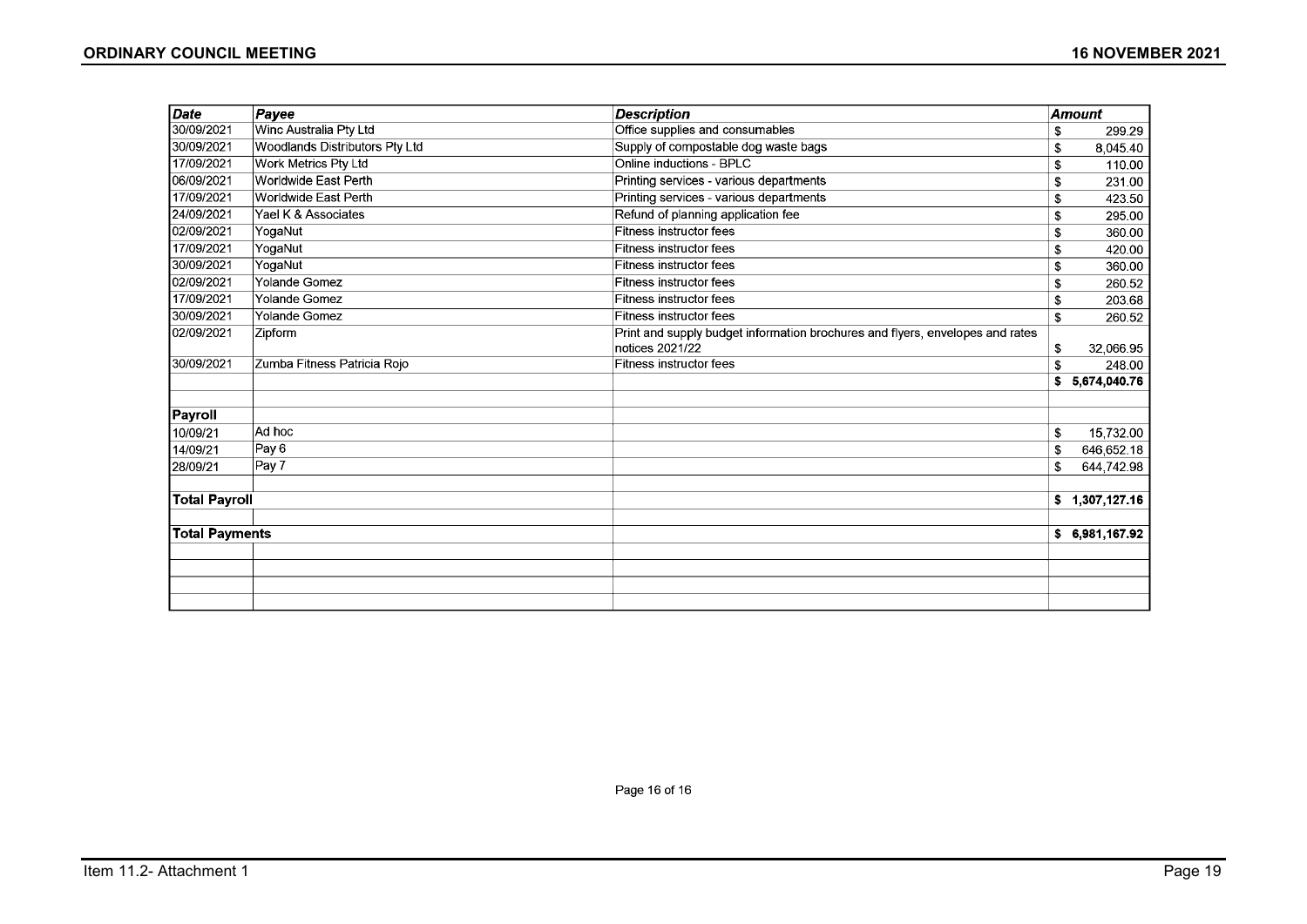|                 |                                   | <b>Creditors Report - Payments by Cheque</b> |                                  |               |
|-----------------|-----------------------------------|----------------------------------------------|----------------------------------|---------------|
|                 |                                   | 01/09/21 to 30/09/21                         |                                  |               |
| <b>Creditor</b> | Date                              | Payee                                        | <b>Description</b>               | <b>Amount</b> |
| 00082671        | 101/09/2021                       | Petty Cash - Finance                         | Petty cash recoup                | \$390.80      |
| 00082672        | 13/09/2021                        | Petty Cash - Library                         | Petty cash recoup                | \$377.25      |
| 00082673        | 29/09/2021                        | Petty Cash - CEO                             | Petty cash recoup                | \$189.45      |
| 00082674        | 29/09/2021                        | F Howe                                       | Local History Awards 2021 winner | \$100.00      |
| 00082675        | 29/09/2021                        | M Vercoe                                     | Local History Awards 2021 winner | \$100.00      |
| 00082676        | 29/09/2021                        | G Fraser                                     | Local History Awards 2021 winner | \$250.00      |
|                 | <b>Total Nett Cheque Payments</b> |                                              |                                  | 1,407.50      |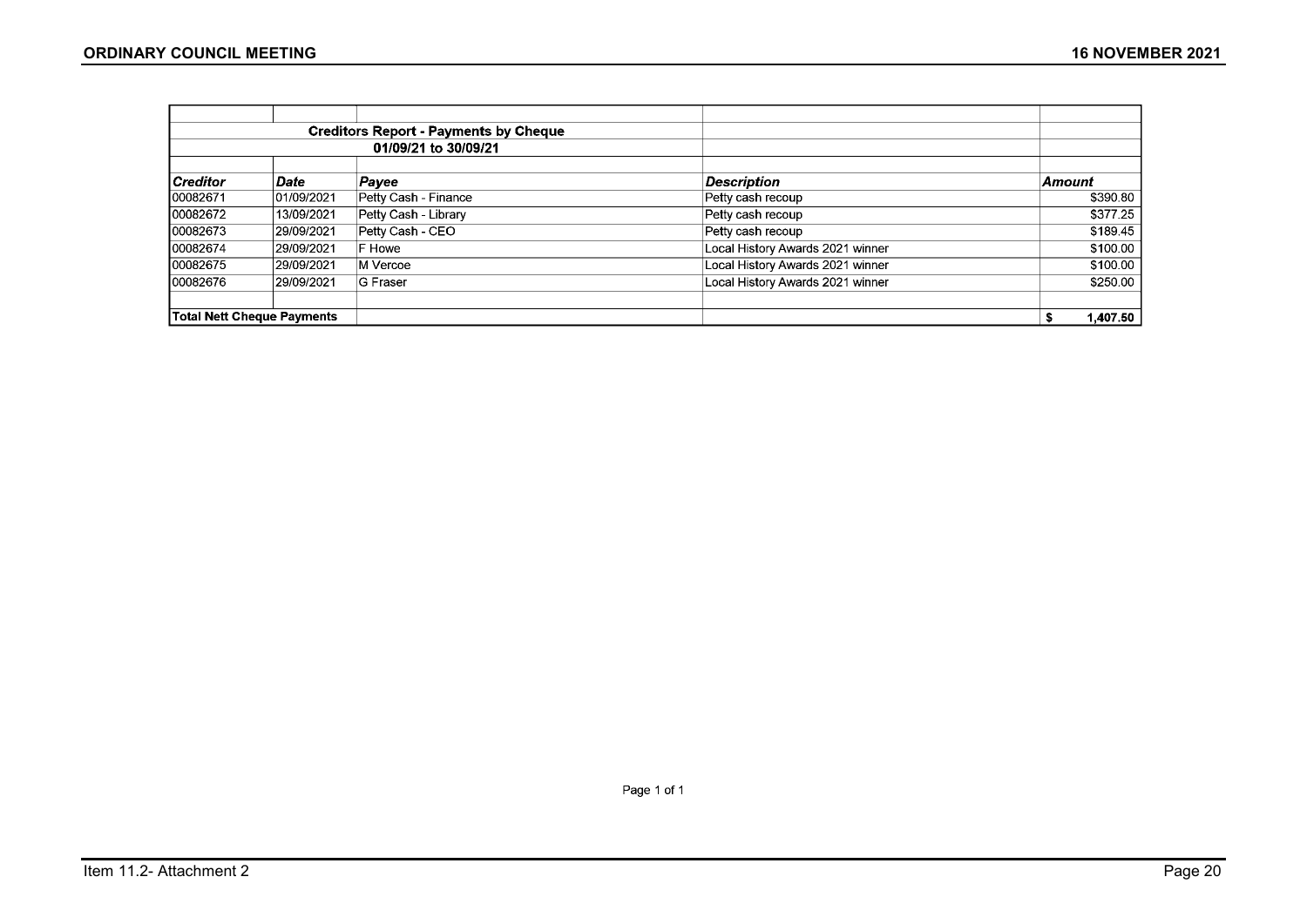|                                                                      |                            | <b>Creditors Report - Payments by Direct Debit</b>   |                                                          |    |               |
|----------------------------------------------------------------------|----------------------------|------------------------------------------------------|----------------------------------------------------------|----|---------------|
|                                                                      |                            | 01/09/21 to 30/09/21                                 |                                                          |    |               |
|                                                                      |                            |                                                      |                                                          |    |               |
| Credit Card Transactions for the Period 6 August 21 - 6 September 21 |                            |                                                      |                                                          |    |               |
| <b>Card Holder</b>                                                   | $\overline{\textit{Date}}$ | Payee                                                | <b>Description</b>                                       |    | <b>Amount</b> |
| <b>CEO</b>                                                           |                            | 06/08/2021 CPP Council House                         | Parking fee - DPLH meeting                               | S  | 15.14         |
|                                                                      |                            | 12/08/2021 Nespresso                                 | Catering for City event - Council                        | \$ | 244.80        |
|                                                                      | 21/08/2021 WA News         |                                                      | Newspaper subscription                                   | \$ | 83.60         |
|                                                                      |                            | 23/08/2021 Leederville Foods Pty Ltd                 | Catering for City event - Council                        | S  | 23.94         |
|                                                                      |                            |                                                      | Registration for Mayor E Cole - Company directors course |    |               |
|                                                                      |                            | 25/08/2021 Australian Institute of Company Directors | (COV 50% share of payment)                               | \$ | 3,911.50      |
|                                                                      |                            | 26/08/2021 Leederville Foods Pty Ltd                 | Catering for City event - staff event                    | \$ | 285.48        |
|                                                                      |                            | 27/08/2021 The Re Store (WA) Pty Ltd                 | Catering for City event - Council                        | \$ | 152.77        |
|                                                                      |                            |                                                      |                                                          | \$ | 4,717.23      |
|                                                                      |                            |                                                      |                                                          |    |               |
| Director Community & Business Services                               |                            | 25/08/2021 Akolade Pty Ltd                           | National Youth Health Summit                             | \$ | 2,638.90      |
|                                                                      |                            |                                                      |                                                          |    |               |
| Manager Marketing & Partnerships                                     | 07/08/2021 Facebook        |                                                      | Advertising                                              | \$ | 143.00        |
|                                                                      | 10/08/2021 Mailchimp       |                                                      | Email campaign                                           | \$ | 728.92        |
|                                                                      |                            | 15/08/2021 Shutterstock                              | Image download subscription                              | S  | 99.00         |
|                                                                      |                            | 23/08/2021 Asana.com                                 | Subscription - work flow graphic design tool             | \$ | 858.29        |
|                                                                      |                            | 23/08/2021 International transaction fee             | Subscription - work flow graphic design tool             | \$ | 21.46         |
|                                                                      |                            |                                                      |                                                          | \$ | 1,850.67      |
|                                                                      |                            |                                                      |                                                          |    |               |
| Manager ICT                                                          | 06/08/2021 Sendarid        |                                                      | Application programming interface software               | \$ | 122.29        |
|                                                                      |                            | 06/08/2021 International transaction fee             | Application programming interface software               | \$ | 3.06          |
|                                                                      |                            | 11/08/2021 Officeworks                               | IT accessories - phone covers, cables and chargers       | \$ | 415.88        |
|                                                                      |                            | 17/08/2021 Officeworks                               | IT accessories - USB hub                                 | \$ | 58.63         |
|                                                                      |                            | 17/08/2021 Assetsonar.com                            | IT asset management software                             | \$ | 14.16         |
|                                                                      |                            | 17/08/2021 International transaction fee             | IT asset management software                             | \$ | 0.35          |
|                                                                      |                            | 19/08/2021 Officeworks                               | Supply of 3 iPad minis for BPLC swim school              | s. | 1,797.00      |
|                                                                      | 19/08/2021 Zoom            |                                                      | Video conferencing                                       | \$ | 307.89        |
|                                                                      | 19/08/2021 Syntricate      |                                                      | IT supplies - waterproof iPad cases for BPLC swim school | \$ | 339.83        |
|                                                                      |                            | 31/08/2021 Dell Australia                            | IT supplies - laptop bags                                | £. | 359.11        |
|                                                                      |                            | 01/09/2021 Dynamic Gift                              | <b>Disputed transaction</b>                              | \$ | 1,738.27      |
|                                                                      |                            | 01/09/2021 Dynamic Gift                              | <b>Disputed transaction</b>                              | S. | 1,738.28      |
|                                                                      |                            | 01/09/2021 Safetyculture                             | Mobile inspection application                            | \$ | 46.89         |
|                                                                      |                            | 02/09/2021 Assetsonar.com                            | IT asset management software                             | £. | 301.17        |

Page 1 of 2